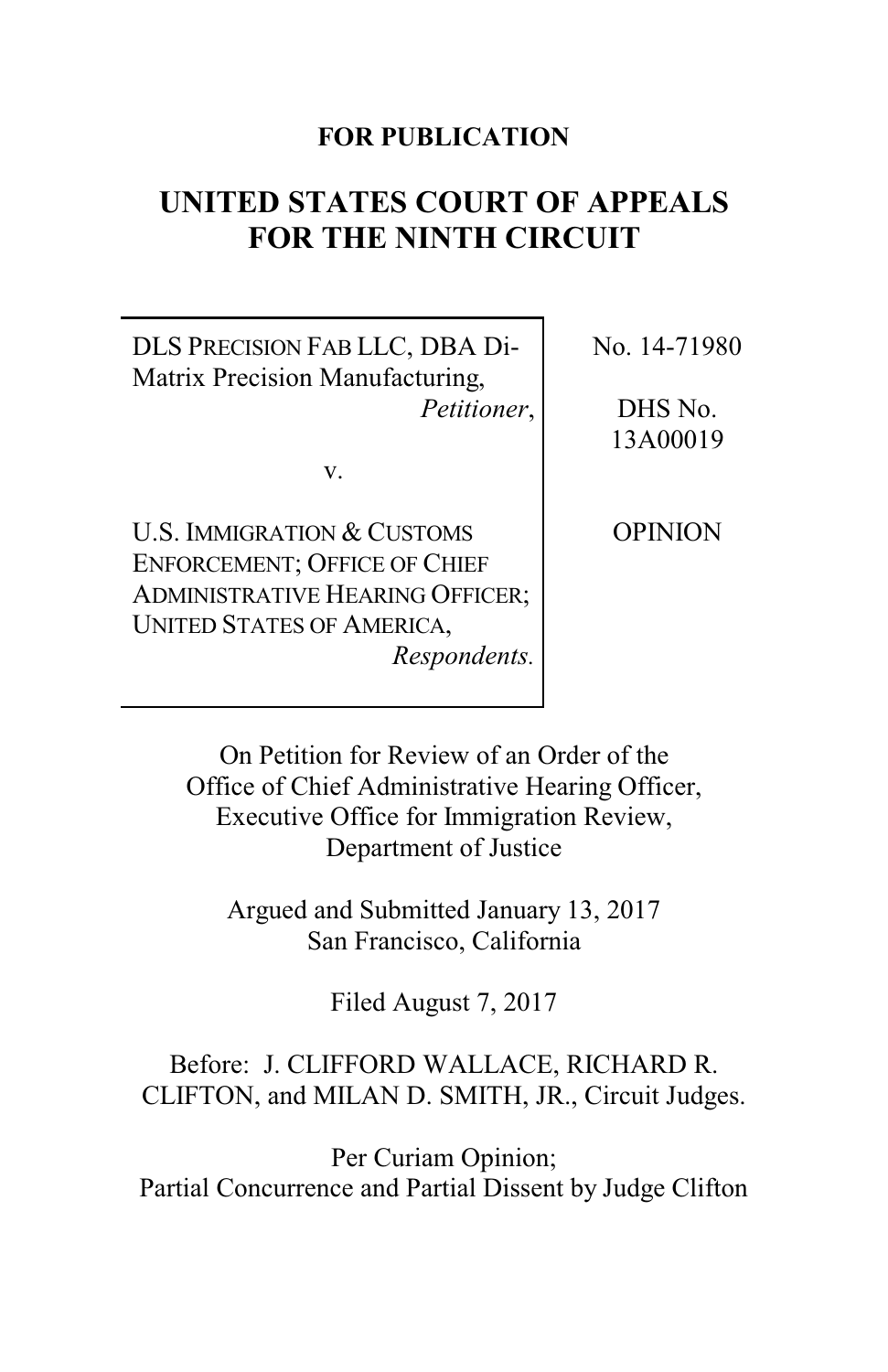# **SUMMARY\***

### **Immigration**

The panel granted in part and denied in part DLS Precision Fab LLC's petition for review of an administrative law judge's ("ALJ") decision finding DLS liable for 504 violations of 8 U.S.C. § 1324a, which requires employers to verify that their employees are legally authorized to work in the United States and prohibits employers from knowingly continuing to employ aliens who are not authorized to work.

The panel granted the petition as to one violation because the charge was untimely under the statute of limitations. The panel denied the petition as to the other 503 violations, concluding that DLS was not entitled to good faith defenses. The panel also denied the petition as to the ALJ's summary determination of a penalty in the amount of \$305,050, concluding that DLS' ability to pay was not a material issue of fact that would preclude summary determination of the penalty amount because it was within the power of the ALJ to decline to consider the factor at all.

Concurring in part and dissenting in part, Judge Clifton disagreed with the majority's conclusion regarding summary determination of the penalty. Judge Clifton wrote that the determination of the penalty on the equivalent of summary judgment was improper because there was a material, unresolved factual issue regarding the ability of DLS to pay the penalty. He would grant the petition as to the amount of

**<sup>\*</sup>** This summary constitutes no part of the opinion of the court. It has been prepared by court staff for the convenience of the reader.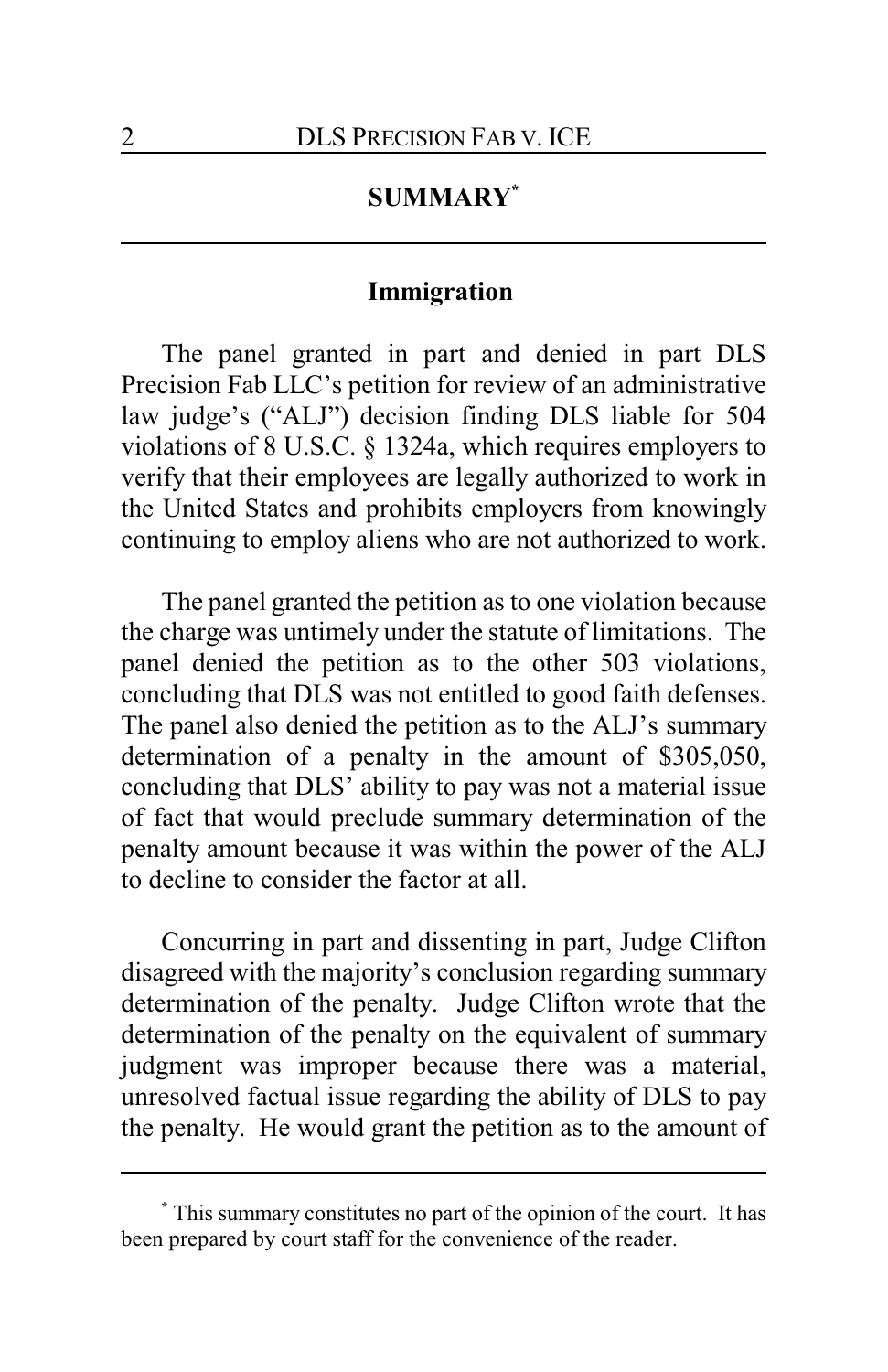the penalty and remand that issue to the agency for further proceedings.

### **COUNSEL**

Donald Peder Johnsen (argued), Gallagher & Kennedy P.A., Phoenix, Arizona, for Petitioner.

Suzanne Nicole Nardone (argued), Trial Attorney; Anthony P. Nicastro, Acting Assistant Director; Office of Immigration Litigation, Civil Division, United States Department of Justice, Washington, D.C.; for Respondents.

### **OPINION**

#### PER CURIAM:

Section 274A(b) of the Immigration and Nationality Act (INA), 8 U.S.C. § 1324a(b), requires employers to verify that their employees are legally authorized to work in the United States. Regulations designate use of the Employment Eligibility Verification Form, also known as the "I-9 form," for this purpose.  $8 \text{ C.F.R.}$   $\S 274a.2(a)(2)$ . Employers must retain these forms and provide them for inspection by the Department of Homeland Security upon three days' notice. 8 C.F.R. § 274a.2(b)(2)(ii). Section 274A(a)(2) prohibits employers from continuing to employ an alien "knowing the alien is (or has become) an unauthorized alien with respect to such employment." 8 U.S.C. § 1324a(a)(2).

DLS Precision Fab LLC (DLS) petitions for review of the summary decision of the Administrative Law Judge (ALJ),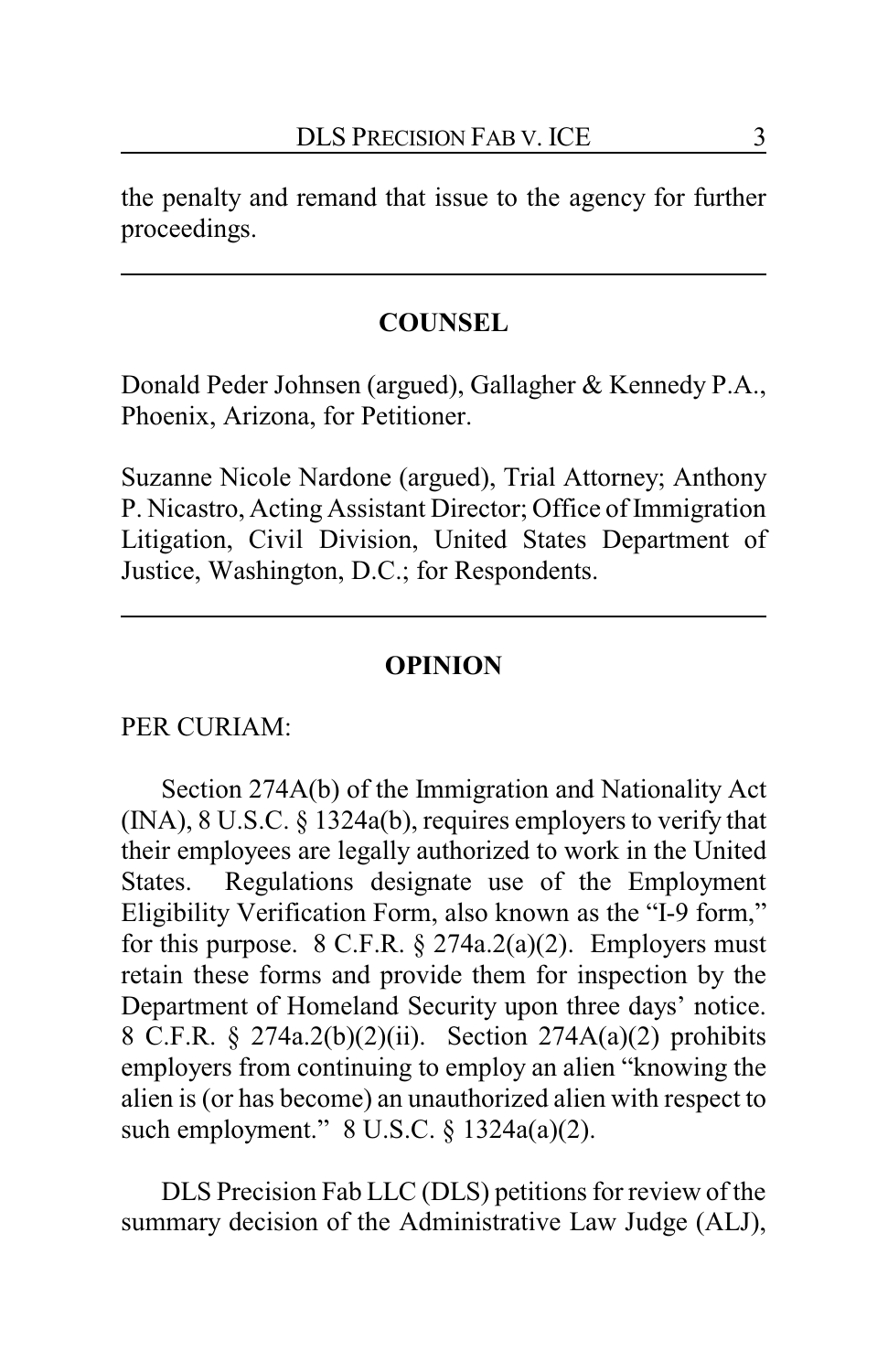Office of the Chief Administrative Hearing Officer (OCAHO), which found DLS liable for numerous violations of these sections of the INA and ordered DLS to pay civil money penalties in the total amount of \$305,050.

For the most part, we deny DLS's petition, but we grant it in one part and disagree with the ALJ's conclusions in one important respect. With regard to the ALJ's finding that DLS was liable for 504 violations, we conclude that one charge was untimely under the applicable statute of limitations, so that violation cannot stand. We deny the petition for review as to the ALJ's finding of the other 503 violations, and as to the ALJ's determination of the penalty amount.

# **I. Background**

DLS is a company located in Phoenix, Arizona, providing custom sheet metal fabrication in a variety of industries. In the late 2000s, DLS grew to about 200 employees because of the expansion of a Department of Defense program. To deal with the sudden growth of its workforce and ensure its compliance with applicable state and federal employment laws, DLS hired awell-credentialed human resources director (the "HR director"). Unbeknownst to the company, however, this individual shirked his responsibility to ensure the company's compliance with the INA to the point, as later described by DLS, "of literally stuffing the government's correspondence in a drawer and never responding."

In November 2009, United States Immigration and Customs Enforcement (ICE) served DLS with a Notice of Inspection and an administrative subpoena. After reviewing DLS's I-9 forms and other relevant business information, ICE served DLS with a Notice of Suspect Documents in January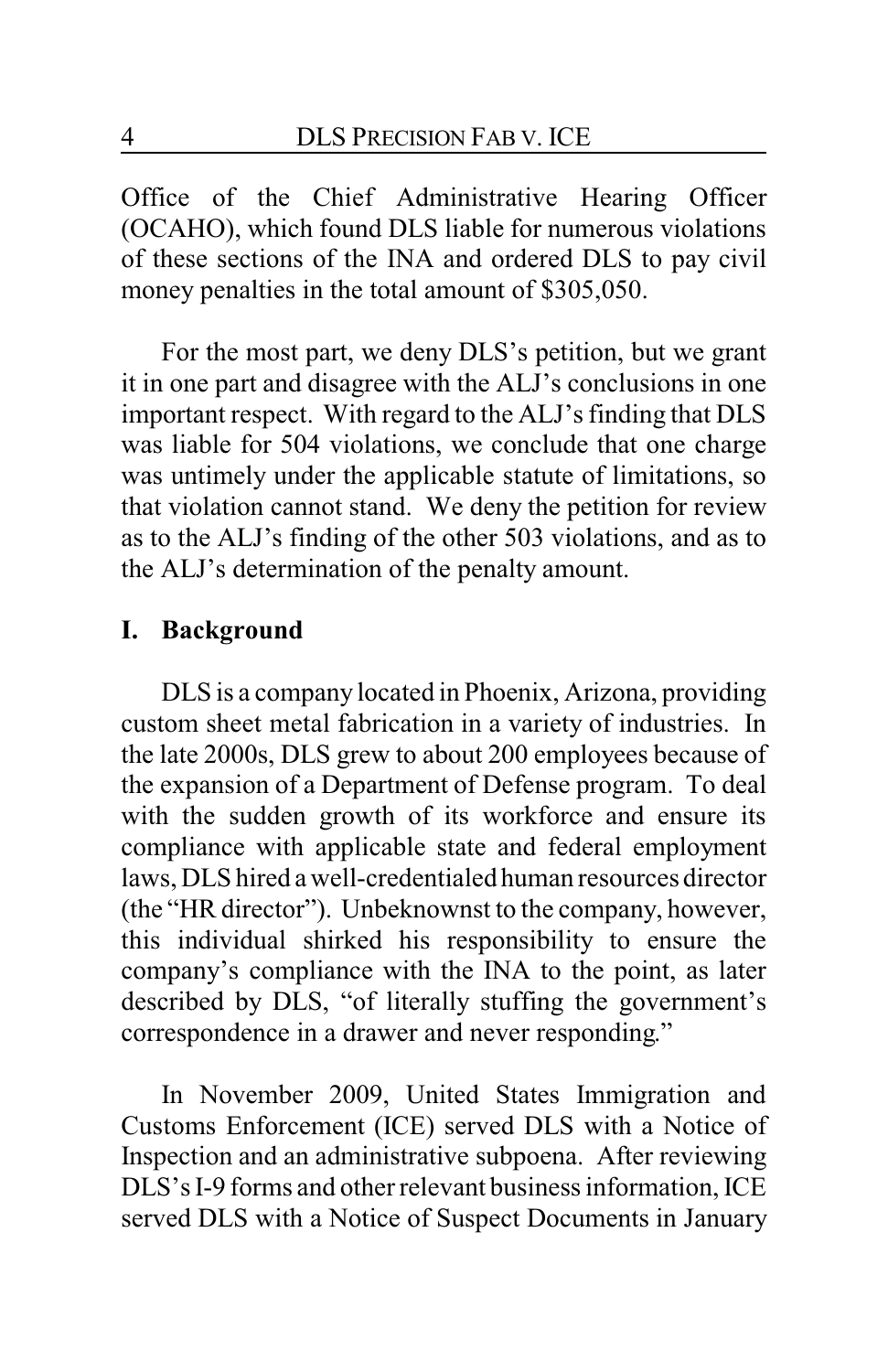2010 and a Notice of Intent to Fine in October 2012. Around this time, the Department of Defense program that had fueled DLS's growth was cut back, causing a substantial reduction in DLS's business. DLS consequently reduced the number of its employees from a peak of about 200 to 77 in 2012, 34 in 2013, and 33 at the time of the summary decision proceedings.

In response to the Notice of Intent to Fine, DLS requested a hearing before an ALJ. ICE filed a six-count complaint with OCAHO on January 4, 2013. Counts I-IV alleged that DLS failed to comply with employment verification requirements pursuant to 8 U.S.C.  $\S$  1324a(a)(l)(B), and Counts V–VI alleged that DLS continued to employ 15 individuals despite knowing that they were ineligible for employment, in violation of 8 U.S.C. § 1324a(a)(2).

ICE moved for summary decision as to liability for all six counts and requested penalties totaling \$495,250.75. The ALJ granted ICE's motion for summary decision, finding DLS liable for 504 of the 508 alleged violations, 489 of which were I-9 paperwork violations and 15 of which involved DLS's continuing employment of ineligible aliens. DLS was ordered to pay civil money penalties in the total amount of \$305,050. The ALJ's April 22, 2014 decision became the final agency order on June 21, 2014. DLS timely petitioned for review. *See* 8 U.S.C. §§ 1324a(e)(7), (8).

On May 27, 2016, DLS filed for reorganization and protection under Chapter 11 of the Bankruptcy Code. The bankruptcy proceedings are ongoing. *See In re DLS Precision Fab, LLC*, 2:16-bk-06109-EPB (Bankr. D. Ariz. 2016).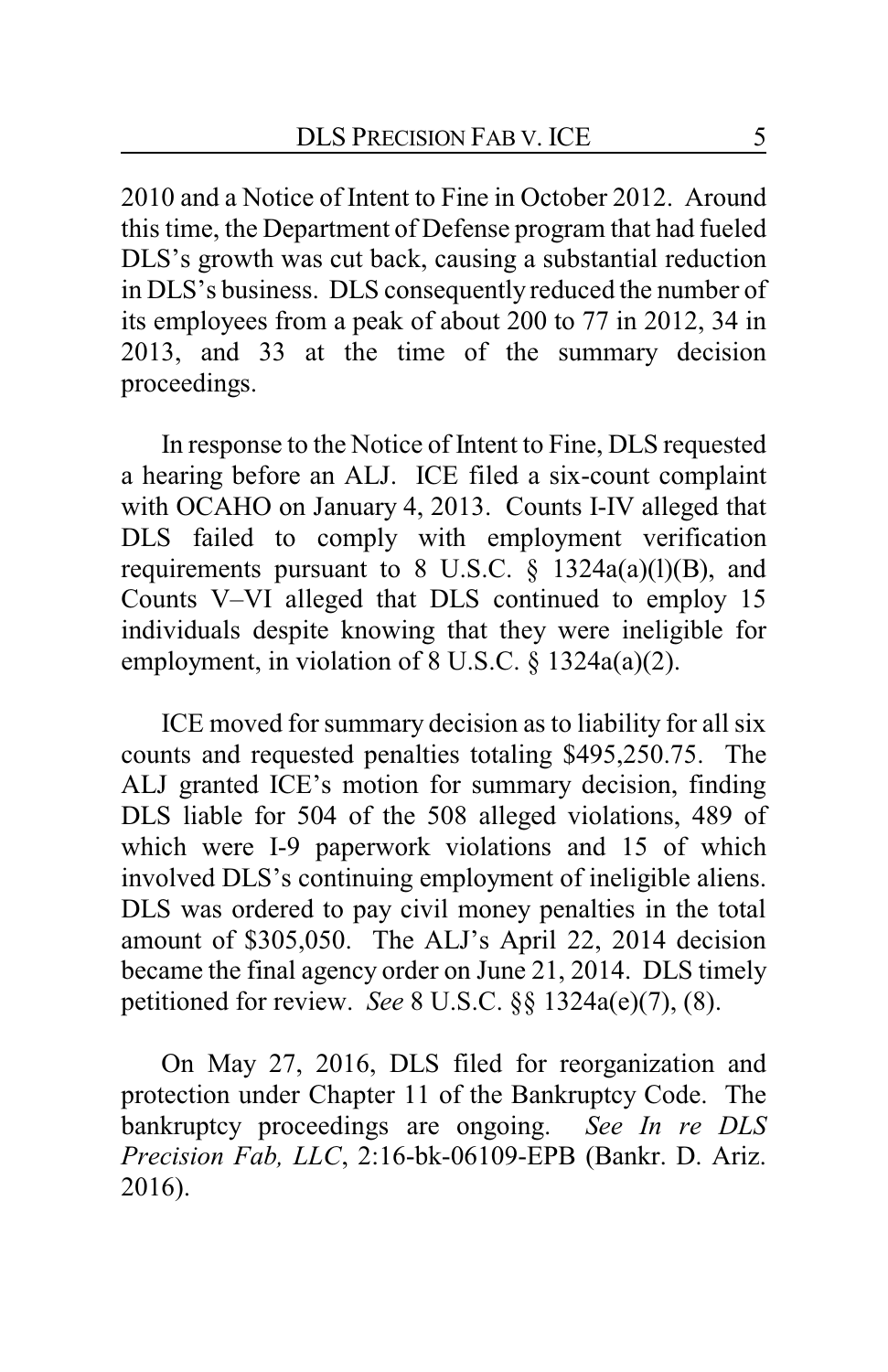### **II. Standard of Review**

Judicial review of an agency decision is narrow. We will not substitute our judgment for that of the agency. *See Marsh v. Or. Nat. Res. Council*, 490 U.S. 360, 378 (1989). Under the Administrative Procedure Act, we may only set aside an agency decision if it is arbitrary, capricious, an abuse of discretion or otherwise not in accordance with law, or if it was taken without observance of procedure required by law. 5 U.S.C. § 706(2)(A), (D); *Barnes v. U.S. Dep't of Transp.*, 655 F.3d 1124, 1132 (9th Cir. 2011). "We do not overturn an agency's determination of a civil penalty unless it is either unwarranted in law or unjustified in fact." *Ketchikan Drywall Servs., Inc. v. Immigration & Customs Enf't*, 725 F.3d 1103, 1110 (9th Cir. 2013) (citation and quotation marks omitted).

## **III. Discussion**

*A. The ALJ's Summary Determination of Liability.*

1. DLS's Good Faith Defense.

DLS argues that the ALJ erred by granting summary decision despite the existence of genuine issues of fact as to DLS's good faith defense to the alleged violations. There are two types of good faith defenses to liability under 8 U.S.C. § 1324a, but neither is properly available to DLS.

The first defense, which is provided by 8 U.S.C. § 1324a(a)(3), applies only to a charge of knowingly hiring, recruiting, or referring an ineligible alien. Under that subsection: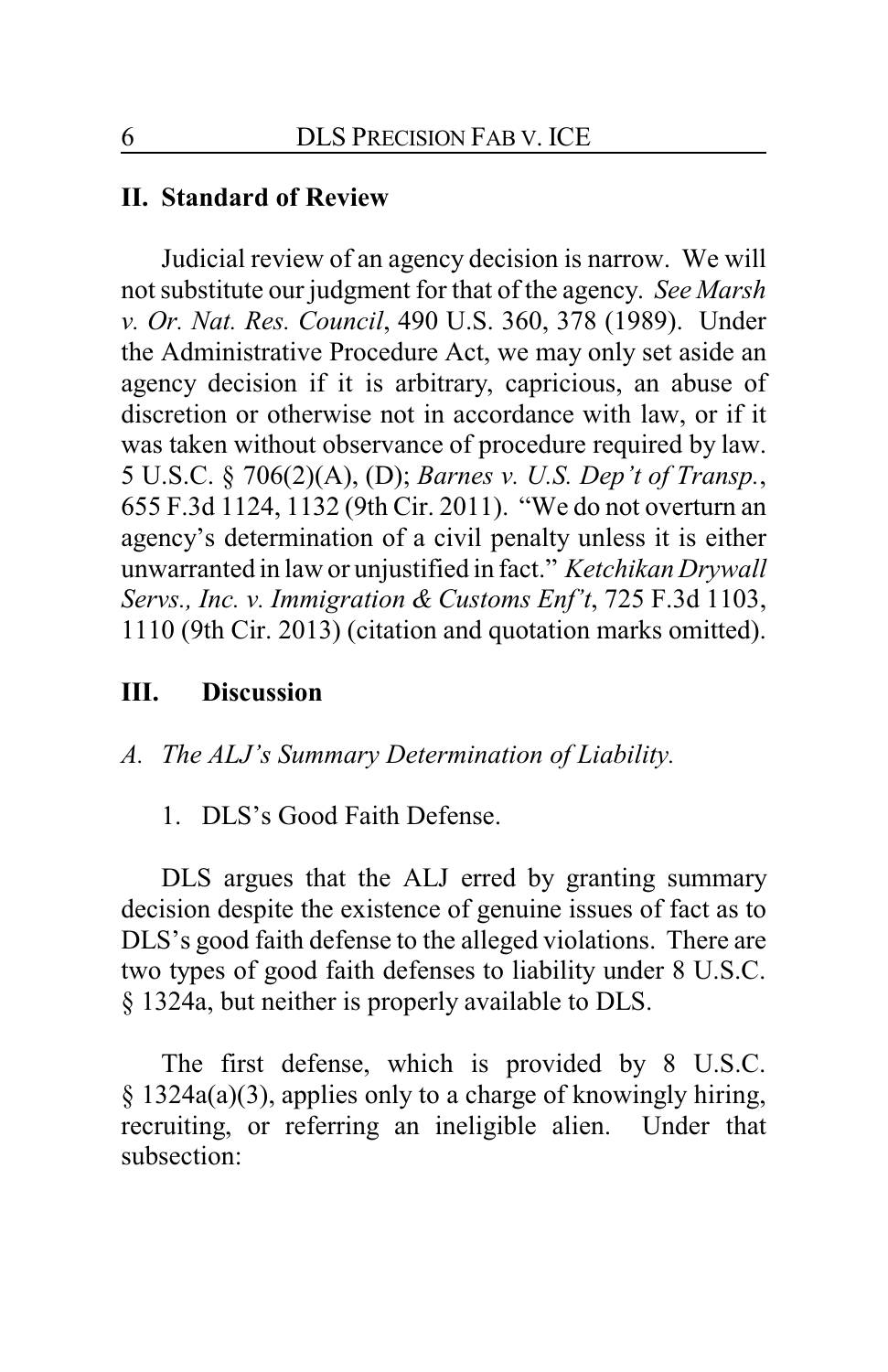A person or entity that establishes that it has complied in good faith with the [employment verification] requirements of subsection (b) with respect to the hiring, recruiting, or referral for employment of an alien in the United States has established an affirmative defense that the person or entity has not violated paragraph (1)(A) with respect to such hiring, recruiting, or referral.

DLS has not been charged with a violation of the specified subsection, "paragraph  $(1)(A)$ ," specifically referring to 8 U.S.C.  $\frac{1324a(1)(A)}{B}$ , "with respect to such hiring, recruiting, or referral." Rather, it has been charged with violations of § 1324a(a)(2), for *continuing* to employ an unauthorized alien, and violations of  $\S$  1324a(b), for failing to properly complete, retain, or produce I-9 forms. The good faith defense established in  $\S$  1324a(a)(3) does not apply to the violations for which DLS has been cited.

DLS's invocation of the second good faith defense under 8 U.S.C. §1324a(b)(6) fails for a different reason. Section 1324a(b)(6) provides that "a person or entity is considered to have complied with [the employment verification requirements of § 1324a(b)] notwithstanding a technical or procedural failure to meet such requirement if there was a good faith attempt to comply with the requirement." That defense could apply to some of the violations for which DLS was cited, in particular the violations of § 1324a(b) alleged in Counts I–IV for failing to properly complete, retain, or produce I-9 forms. The statute limits this defense, however, to technical or procedural violations, as opposed to substantive violations. *See* 8 U.S.C. § 1324a(b)(6).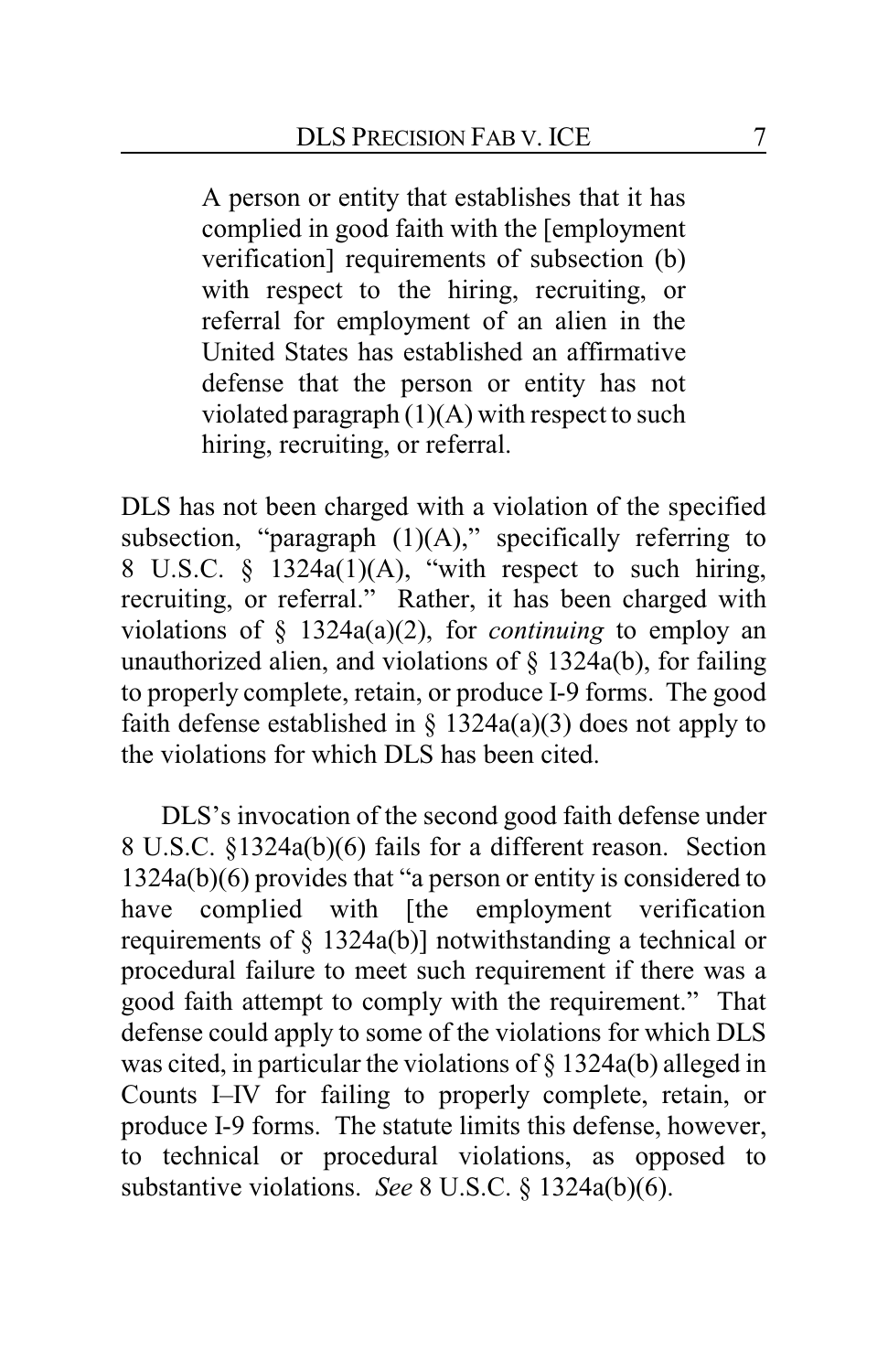DLS concedes that its violations were substantive and does not argue that the good faith defense should apply because the violations were technical or procedural. Instead, DLS contends that the "peculiar facts of this case" justify extending the good faith defense under 8 U.S.C. § 1324a(b)(6) to substantive violations. According to DLS, the "peculiar facts" are that DLS made a good faith effort to comply with the INA's employment requirements by hiring the HR director, but the HR director exhibited bad faith by neglecting his duty to keep DLS compliant.

We are not persuaded by this argument. For one thing, these facts do not strike us particularly peculiar. DLS is not the first employer to hire an employee with the expectation that he or she will comply with the law only to be disappointed, nor is it likely to be the last. More broadly, DLS asks us to disregard the company's responsibility for hiring and supervising its own employees. The HR director was acting as DLS's agent, and his failure to perform his responsibility may properly be imputed to DLS. *See, e.g.*, *City of Vernon v. S. Cal. Edison Co.*, 955 F.2d 1361, 1368 (9th Cir. 1992) (a corporation is responsible for the acts of its employees done within the scope of their employment). We cannot, in any event, effectively rewrite the statute to extend the good faith defense to substantive violations when the statute explicitly limits this good faith defense to technical and procedural violations.

### 2. DLS's Statute of Limitations Defense.

DLS argues that the ALJ erred in rejecting its statute of limitations defense under 28 U.S.C. § 2462 as to all of the charged violations. This statute provides that "an action, suit or proceeding for the enforcement of any civil fine, penalty,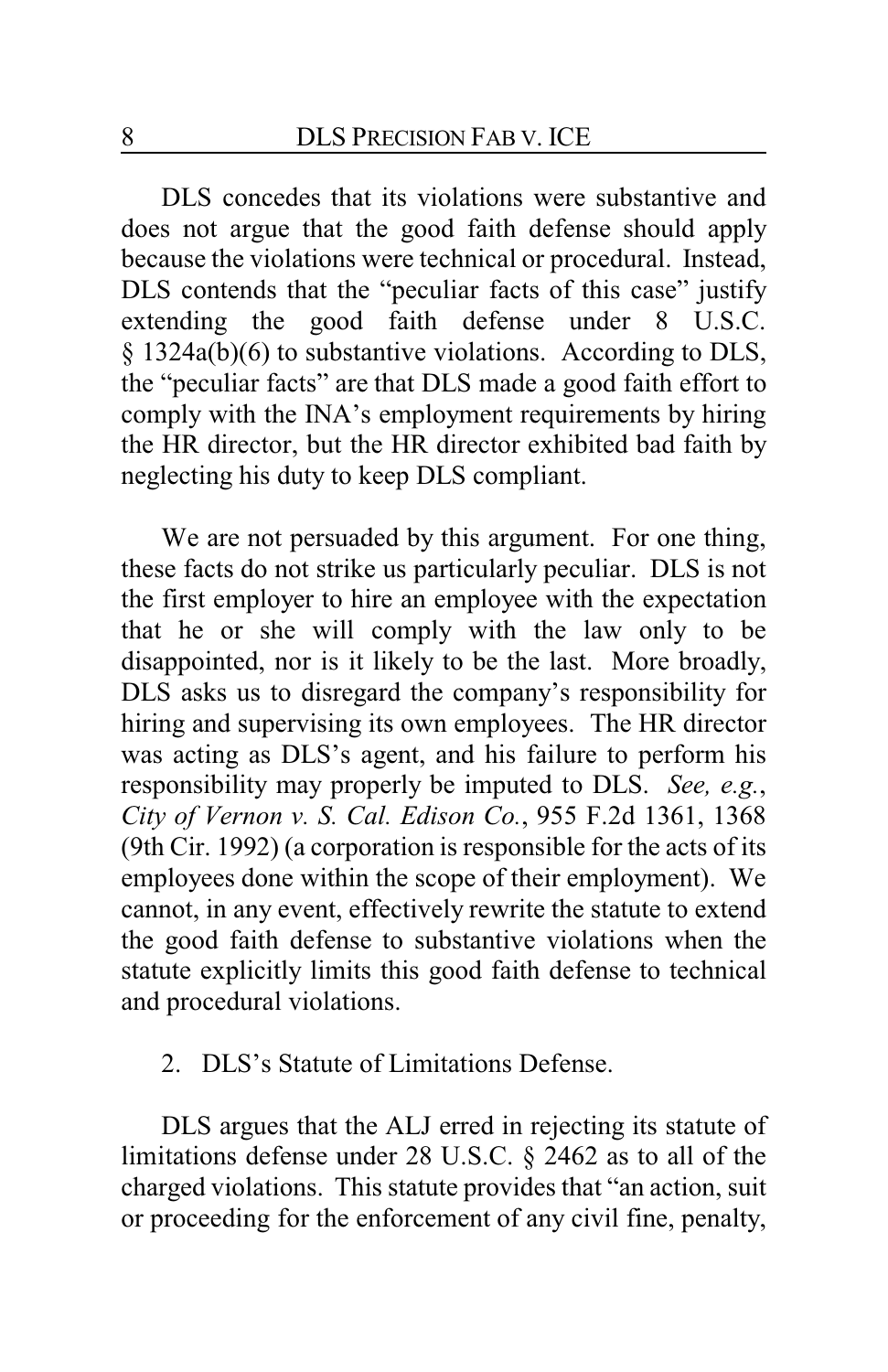or forfeiture, pecuniary or otherwise, shall not be entertained unless commenced within five years from the date when the claim first accrued." 28 U.S.C. § 2462. According to DLS, because ICE filed its Complaint on January 4, 2013, any violations prior to January 4, 2008 were barred by the fiveyear statute of limitations.

Apart from one violation to be discussed in more detail below, the ALJ correctly rejected DLS's statute of limitations defense because DLS failed to properly assert this defense. 28 C.F.R. § 68.9(c) requires "[a]ny respondent contesting any material fact alleged in a complaint [to] file an answer in writing" that includes "[a] statement of the facts supporting each affirmative defense." Although DLS pleaded a generalized statute of limitations defense in its answer, DLS failed to accompany it with a statement of facts, as required by 28 C.F.R. § 68.9(c).

Separately, every charge but one was in fact timely asserted by ICE. "A statute of limitations begins to run on the date on which the plaintiff's claim 'accrues.'" *Pouncil v. Tilton*, 704 F.3d 568, 573 (9th Cir. 2012). The date of accrual depends on the type of claim asserted. Counts I–IV allege that DLS violated 8 U.S.C. § 1324a(b) by failing to complete and retain its I-9 forms. "[A] paperwork violation continues until it is corrected, or until the employer no longer is required to retain the I-9 form." *United States v. Curran Eng'g Co.*, 7 OCAHO 975, 1997 WL 1051469, at \*15 (Oct. 31, 1997). Thus, the five-year limitations period is measured from the date that the company was no longer required to retain the I-9 form. Under 8 U.S.C. § 1324a(b)(3), that was either three years after the date of hire or one year after the date that the given individual's employment was terminated, whichever was later. Based on the dates of hire and of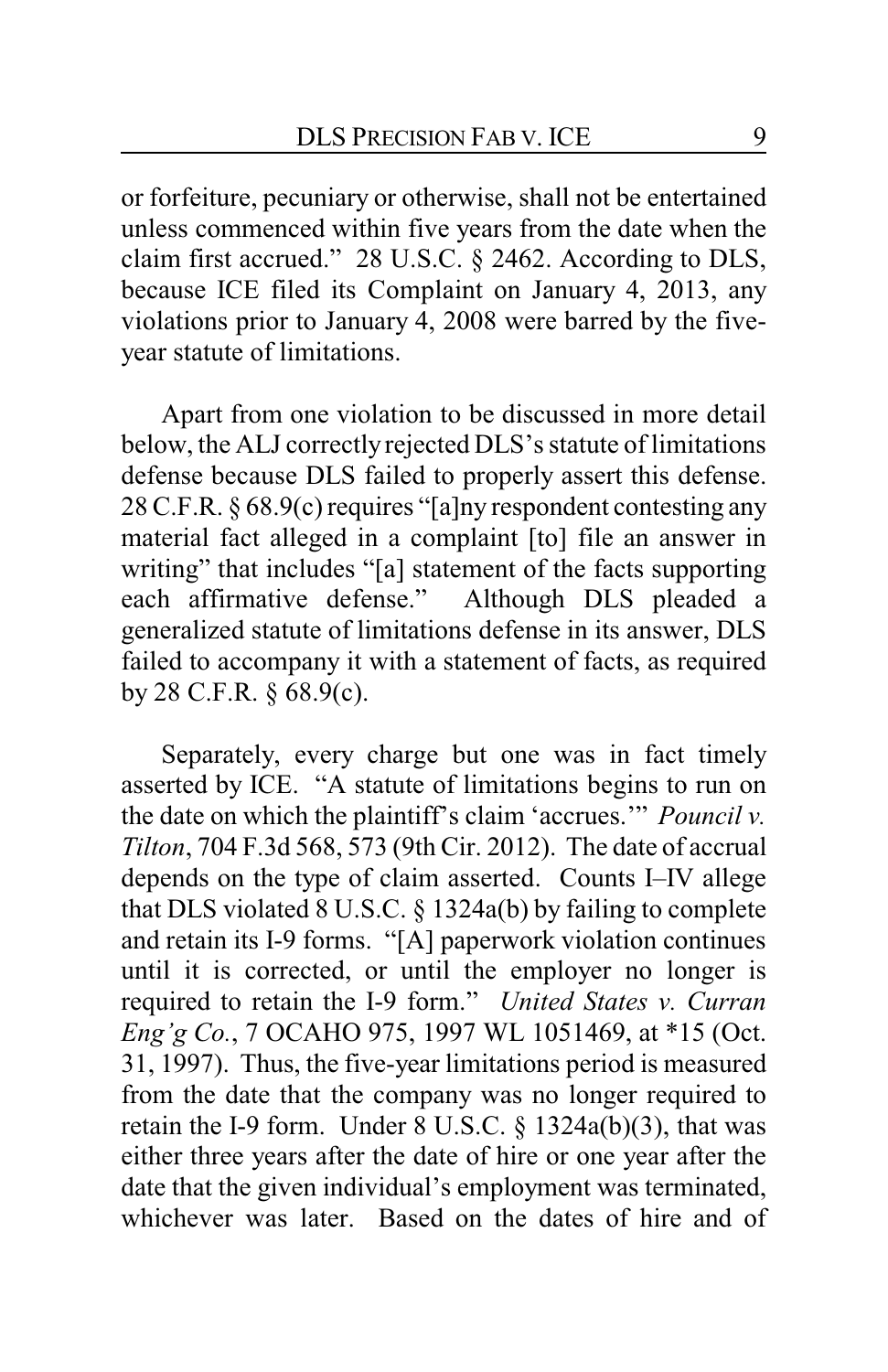termination of DLS employees set forth in Counts I–IV, DLS was required to retain an I-9 for every individual beyond the January 4, 2008 date, making every charge in Counts I–IV timely. DLS pointed to no evidence to rebut these dates.

Likewise, for Counts V–VI, which alleged the continuing employment of ineligible aliens, the limitations period is measured from the last day of the ineligible alien's employment. Every charge, except for one involving an employee named Francisco Fernandez, is based on employment that continued past January 4, 2008. Those claims were timely as well.

The one violation that we conclude must be treated differently is a violation in Count V for knowingly continuing to employ Francisco Fernandez. ICE argues that DLS's procedural failure to include a statement of facts also foreclosed DLS's statute of limitations defense as to the violation in Count V involving Francisco Fernandez. There were, however, no material facts in dispute as to this particular charge that required DLS to file its own statement of facts under 28 C.F.R. § 68.9(c)(2). ICE conceded in its own filing that Fernandez had left DLS before January 4, 2008, more than five years before ICE instituted this action. In fact, ICE stated, prior to the summary decision, that "[t]he Department concedes that the violation for Francisco Fernandez, listed above, is outside of the limitations period pursuant to 28 U.S.C. § 2462 and *United States v. Curran Engineering Company, Inc.*"

The ALJ ignored ICE's concession, holding that this claim was timely because "[w]here an administrative proceeding is mandatory, . . . the limitations period in 28 U.S.C. § 2462 should begin to run only after the penalty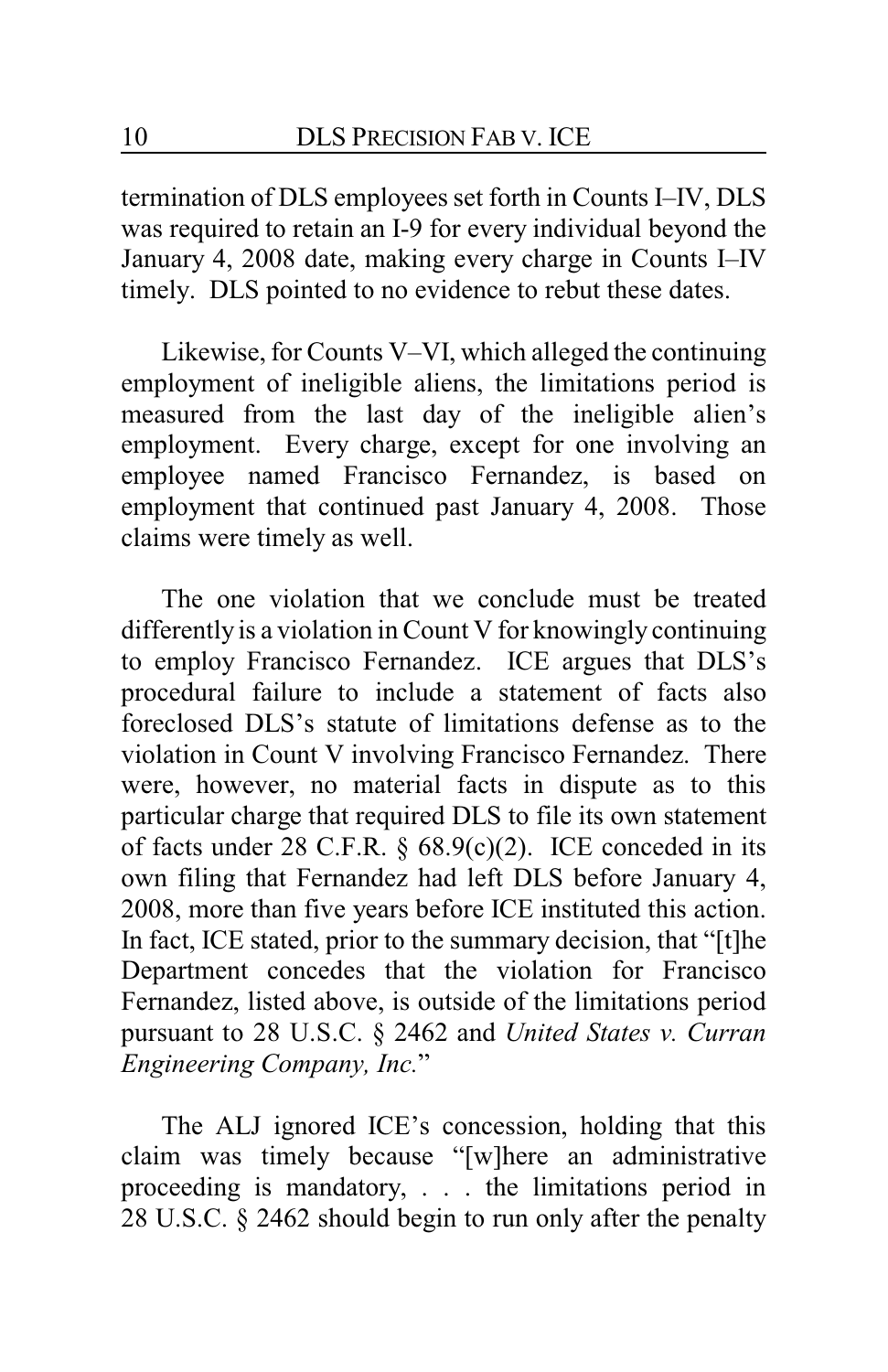has been administratively imposed." That interpretation of the statutory language "when the claim first accrued" is incorrect.

First, a reading of the statute pursuant to which the limitations period begins to run only when the penalty has been imposed would extend the limitations period indefinitely for an administrative proceeding to impose a civil fine or penalty. It could not have been the Congress's intent to start the running of a limitations period only after the action itself was concluded by the imposition of the penalty. That would be akin to saying that a limitations period for a criminal offense, such as theft, did not start to run until the offender had been tried, convicted, and sentenced. In the current context, it would permit ICE to postpone the filing of an action for decades, even centuries, on the theory that the filing would still be timely because the statute of limitations did not begin to run until the action reached a final decision and the penalty had been imposed. A statute of limitations should not be interpreted to render itself null.

The cases that the ALJ relied on for this understanding of 28 U.S.C. § 2462 are unlike the present case. Three of those cases concerned a separate judicial action to enforce a penalty imposed in an earlier administrative suit. *See SEC v. Mohn*, 465 F.3d 647, 653–54 (6th Cir. 2006); *United States v. Godbout-Bandal*, 232 F.3d 637, 639–40 (8th Cir. 2000); *United States v. Meyer*, 808 F.2d 912, 922 (1st Cir. 1987). In that context, the language of § 2462 speaks directly to establish the limitations period for filing an action to collect a previously imposed penalty, to the effect that the limitations period for a subsequent penalty enforcement claim does not begin until the penalty has been imposed*.* At issue here,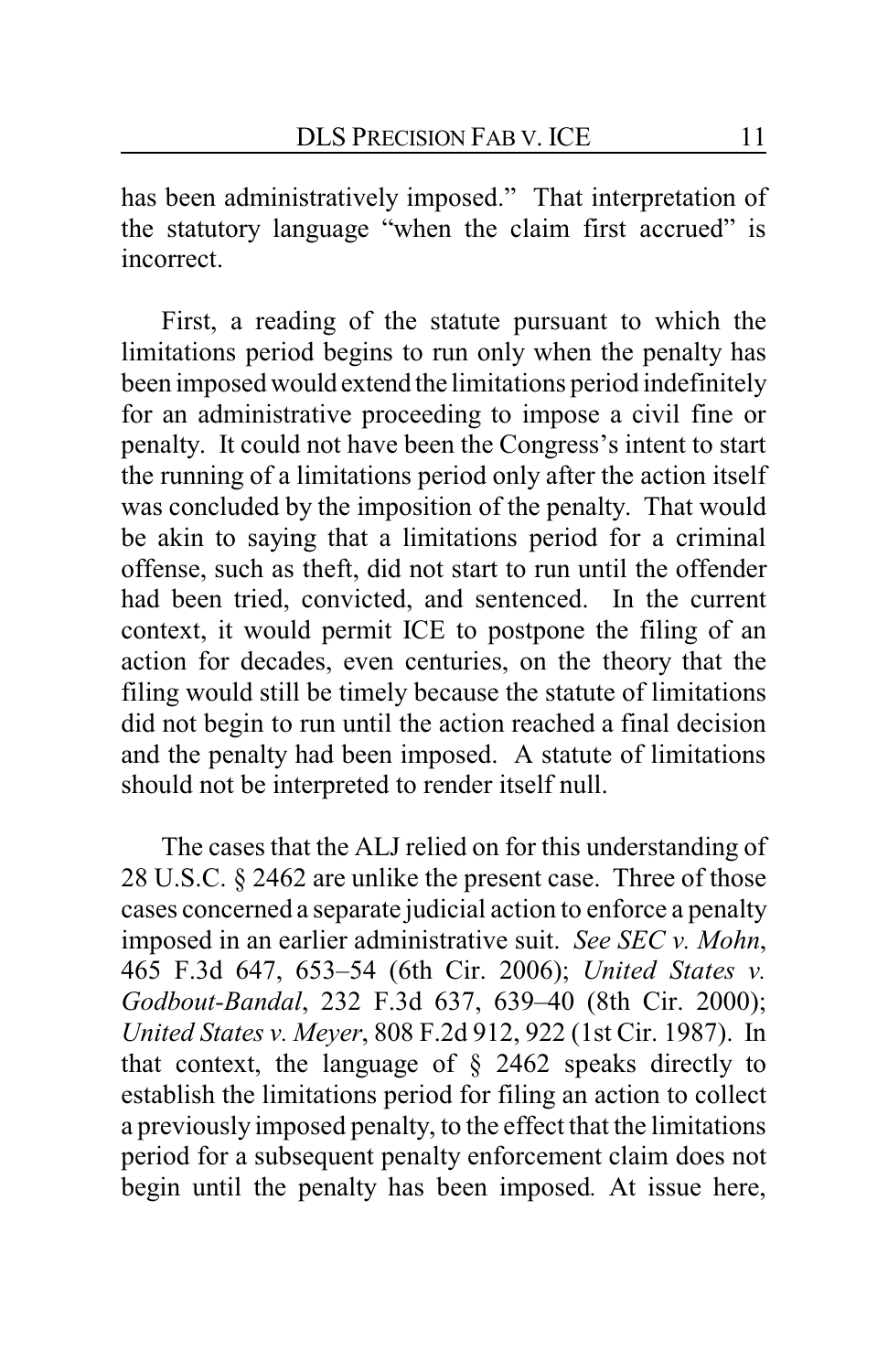however, is the timeliness of the administrative proceeding that imposed the penalty in the first place.

The additional case cited by the ALJ is similarly distinguishable. In *United States v. DeLeon Valenzuela*, 8 OCAHO 1004, 1998 WL 745982 (1998), the issue was whether a penalty was timely under  $\S$  2462 when it was imposed more than five years after the alleged violation, though the action to impose the penalty itself had been timely commenced. *Id*. at \*3 ("DeLeon does not allege that this action itself was not timely filed, or 'commenced within five years from the date first accrued,' in the statutory language. Rather, he argues that any penalty I might impose upon him in this action will be uncollectible[.]"). The present case does not involve that scenario, either.

Perhaps most to the point, we have precedent that answers the question of when the limitations period under  $\S$  2462 starts running for an administrative proceeding. **<sup>1</sup>** Although the ALJ stated in reaching her conclusion that "[t]he Ninth Circuit, in which this case arises, does not appear to have addressed the question," we have. In *Federal Election Commission v. Williams*, 104 F.3d 237, 241 (9th Cir. 1996), we measured the limitations period under § 2462 for a Federal Election Campaign Act charge from the day of the

**<sup>1</sup>** We do not owe *Chevron* or other deference to OCAHO precedent regarding the interpretation of § 2462 because Congress did not delegate administrative authority to OCAHO or any particular agency to administer this statute of limitations, which is generally applicable to all federal agencies. *See, e.g.*, *Coghlan v. Nat'l. Transp. Safety Bd.*, 470 F.3d 1300, 1304 (11th Cir. 2006) (concluding that administrative agencies' construction of § 2462 was not entitled to *Chevron* deference because no showing had been made that Congress delegated authority to agencies to implement § 2462).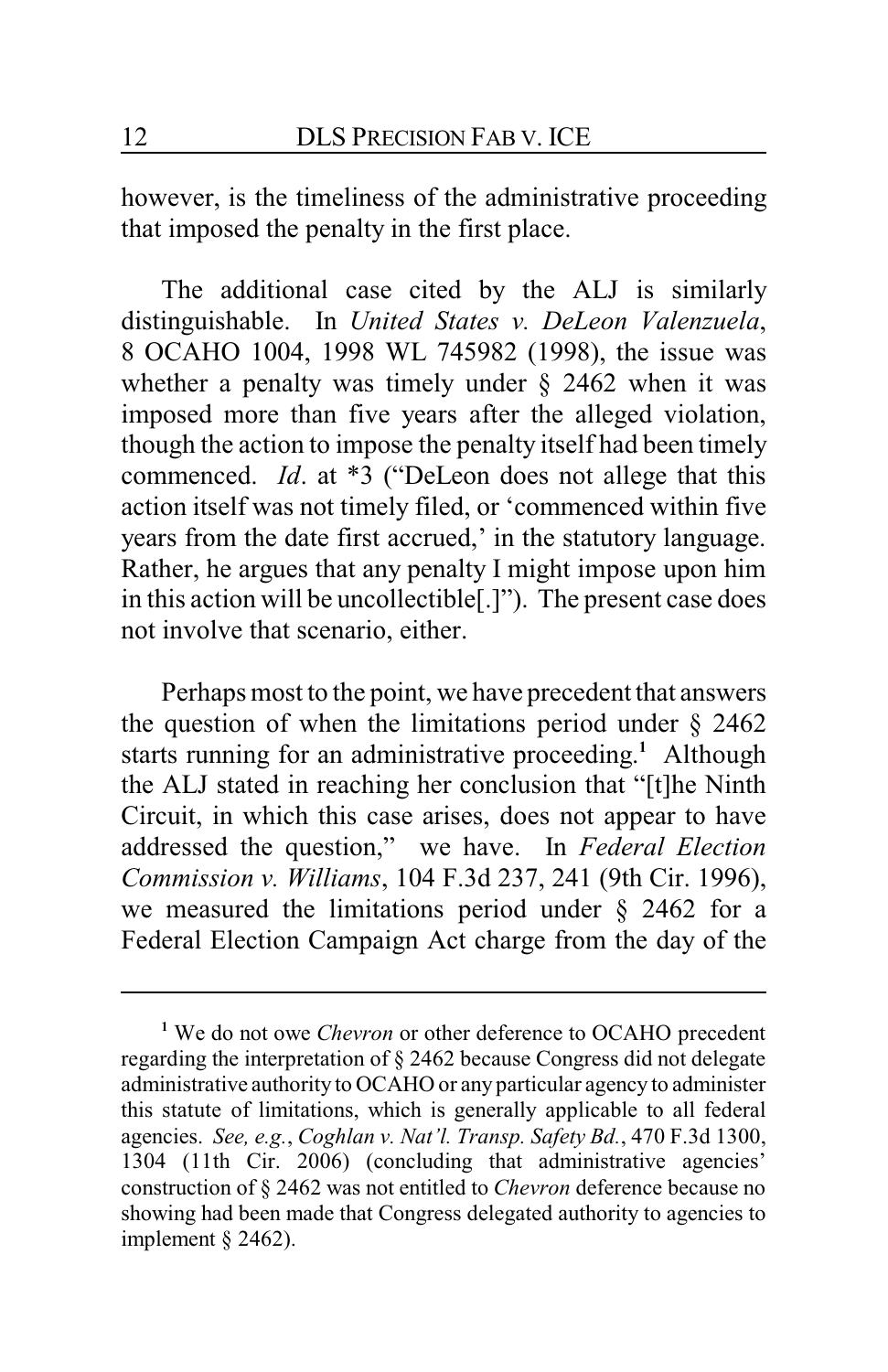alleged violation. Although *Williams*involved a different act, there is no reason why  $\S$  2462 should be applied any differently for claims under the INA. The purpose of the statute of limitations is the same for both acts: to "promote justice by preventing surprises through plaintiffs' revival of claims that have been allowed to slumber until evidence has been lost, memories have faded, and witnesses have disappeared." *CTS Corp. v. Waldburger*, 134 S.Ct. 2175, 2183 (2014) (brackets omitted) (quoting *Order of R.R. Telegraphers v. Ry. Express Agency, Inc.*, 321 U.S. 342, 348–349 (1944)). This purpose is thwarted when the claim is allowed to go on indefinitely.

There is even OCAHO precedent that specifically relied on *Williams* to measure the limitations period under § 2462 from the date when the violation occurred. *See Curran*, 1997 WL 1051469, at  $*6$  ("The Ninth Circuit clearly has stated its position that the statute of limitations contained in section 2462 starts to run from the date of the underlying violations that gave rise to the penalty assessment proceedings." (citing *Williams*, 104 F.3d at 240)). *Curran* rejected an argument that mirrored the reasoning adopted by the ALJ in this case, including the ALJ's reliance on *Meyer*:

> the event that supposedly commences an action and, thus, halts the running of the limitations period says nothing about what event starts the running of the limitations period. Indeed, the present case is factually dissimilar to *Meyer* in a genuinely relevant manner. In *Meyer*, the action, suit, or proceeding to enforce a civil penalty is a true enforcement proceeding; i.e., the action in question was brought to enforce the payment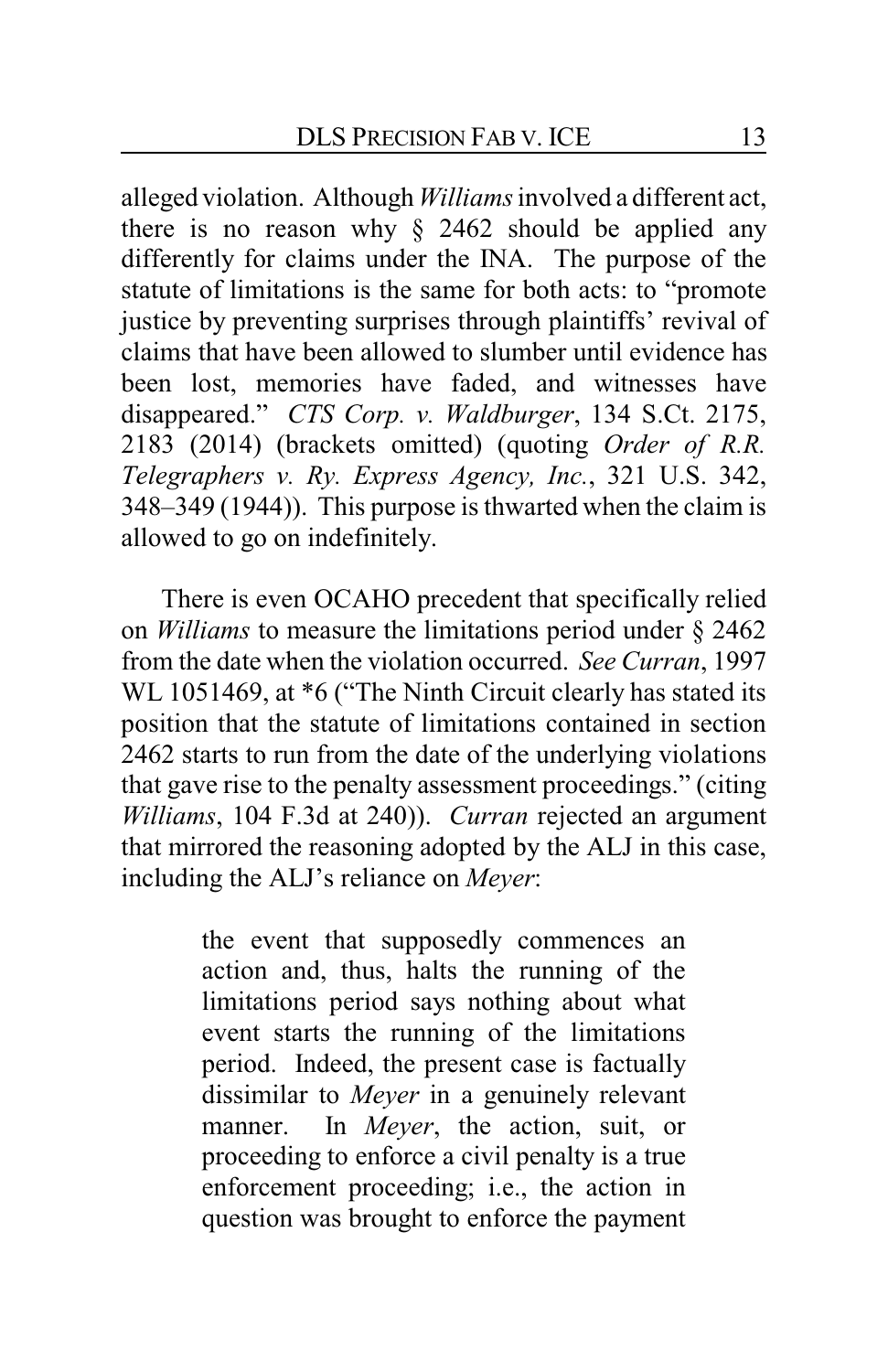of a civil fine that previously was imposed. *See Meyer*, 808 F.2d at 914. In the present case, the action, suit, or proceeding to enforce a civil penalty is the administrative action that initially imposes a civil penalty.

*Id.* at \*7.

For these reasons, we grant the petition for review of the ALJ's order as to the violation in Count V for Francisco Fernandez because it was untimely under 28 U.S.C. § 2462. We deny the petition with regard to all the other cited violations.

# *B. The ALJ's Summary Determination of Penalty.*

In addition to summarily deciding DLS's liability, the ALJ assessed civil money penalties in the total amount of \$305,050 for DLS's violations. DLS argues that genuine issues of fact regarding its ability to pay precluded the ALJ's summary determination of the penalty amount.

The summary decision standard under 28 C.F.R. § 68.38(c) is essentially the same as the standard in civil litigation for a motion for summary judgment under Rule 56 of the Federal Rules of Civil Procedure. "The Administrative Law Judge shall enter a summary decision for either party if the pleadings, affidavits, material obtained by discovery or otherwise, or matters officially noticed show that there is no genuine issue as to any material fact and that a party is entitled to summary decision." 28 C.F.R. § 68.38(c). At summary decision, "all facts and reasonable inferences to be derived therefrom are to be viewed in the light most favorable to the non-moving party." *United States v. Primera Enters.,*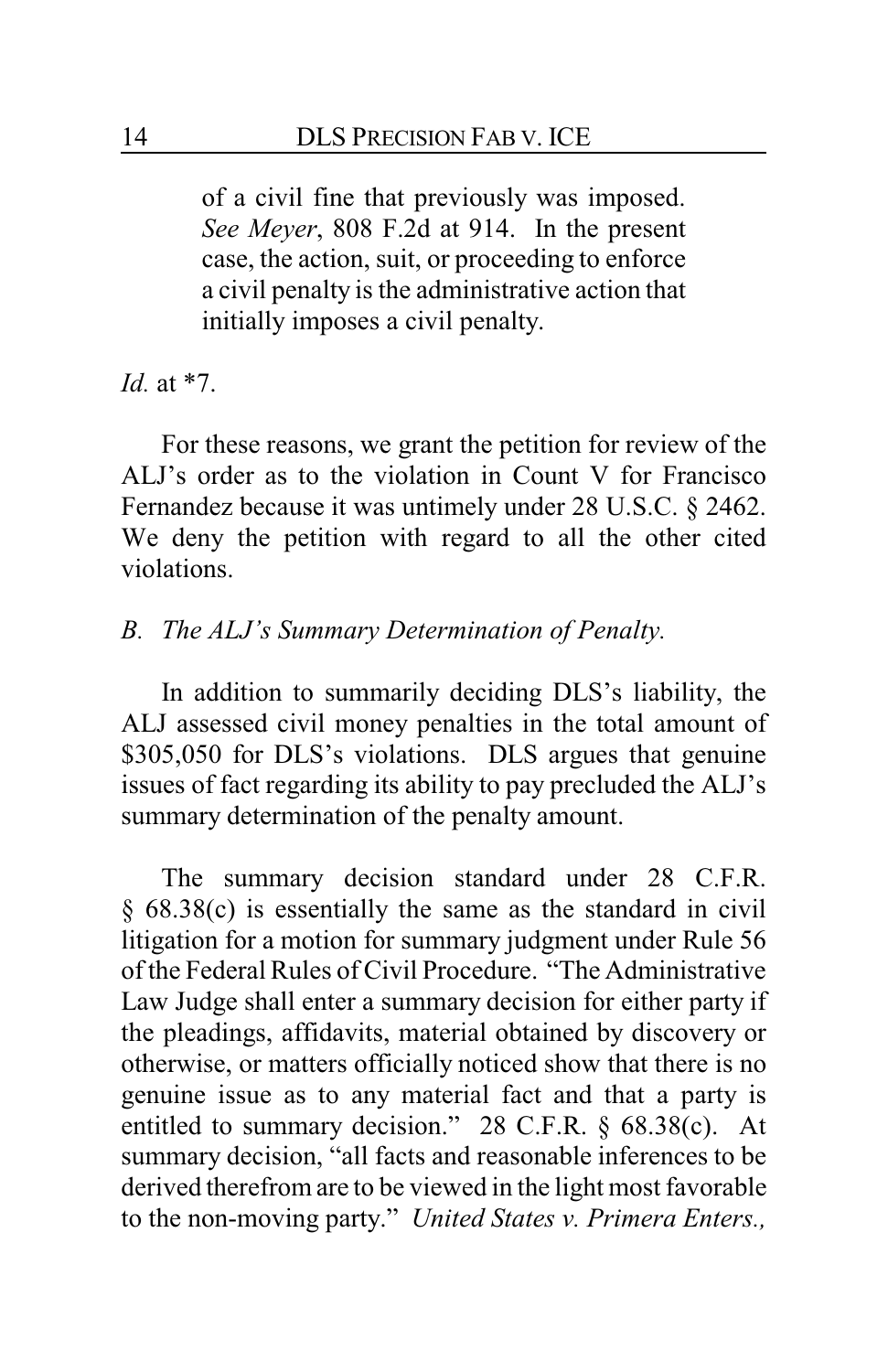*Inc.*, 4 OCAHO 615, 1994 WL 269753, at \*2 (Mar. 8, 1994). Under 28 C.F.R. § 68.38(e), if genuine issues of material fact exist, "the Administrative Law Judge shall set the case for an evidentiary hearing."

The "ability to pay" factor, as the name suggests, takes into account an employer's ability to pay the administrative fine. *See United States v. M.T.S. Serv. Corp.*, 3 OCAHO 448, 1992 WL 535585, at \*2 (Aug. 26, 1992). The relevant statute, 8 U.S.C. § 1324a(e)(5), sets out five factors that must be considered in setting the amount of the civil penalty. The violator's ability to pay is not one of those five factors; rather, it is a factor that the agency has recognized may also be considered at the ALJ's discretion. *M.T.S. Serv. Corp.*, 3 OCAHO 448, at \*2. Assessing an employer's ability to pay allows for consideration of whether a penalty will be so onerous that, instead of deterring future violations and enhancing the probability of future compliance, it will result in the employer having to eliminate jobs or go out of business. *See United States. v. Snack Attack Deli, Inc.*, 10 OCAHO 1137, 2015 WL 5651452, at \*9 (Dec. 22, 2010). Here, the ALJ acknowledged this factor and DLS's evidence of its inability to pay the penalty of \$495,250.75 proposed by ICE, but ultimately found DLS's evidence did not raise a genuine issue of material fact so as to preclude summary determination of the penalty.

DLS presented the affidavit of its Director of Business Development, stating that the company had no realistic way of paying the proposed penalty because it had undergone severe contraction and was experiencing significant net losses in fiscal year 2013 in the amount of \$699,489, and in the first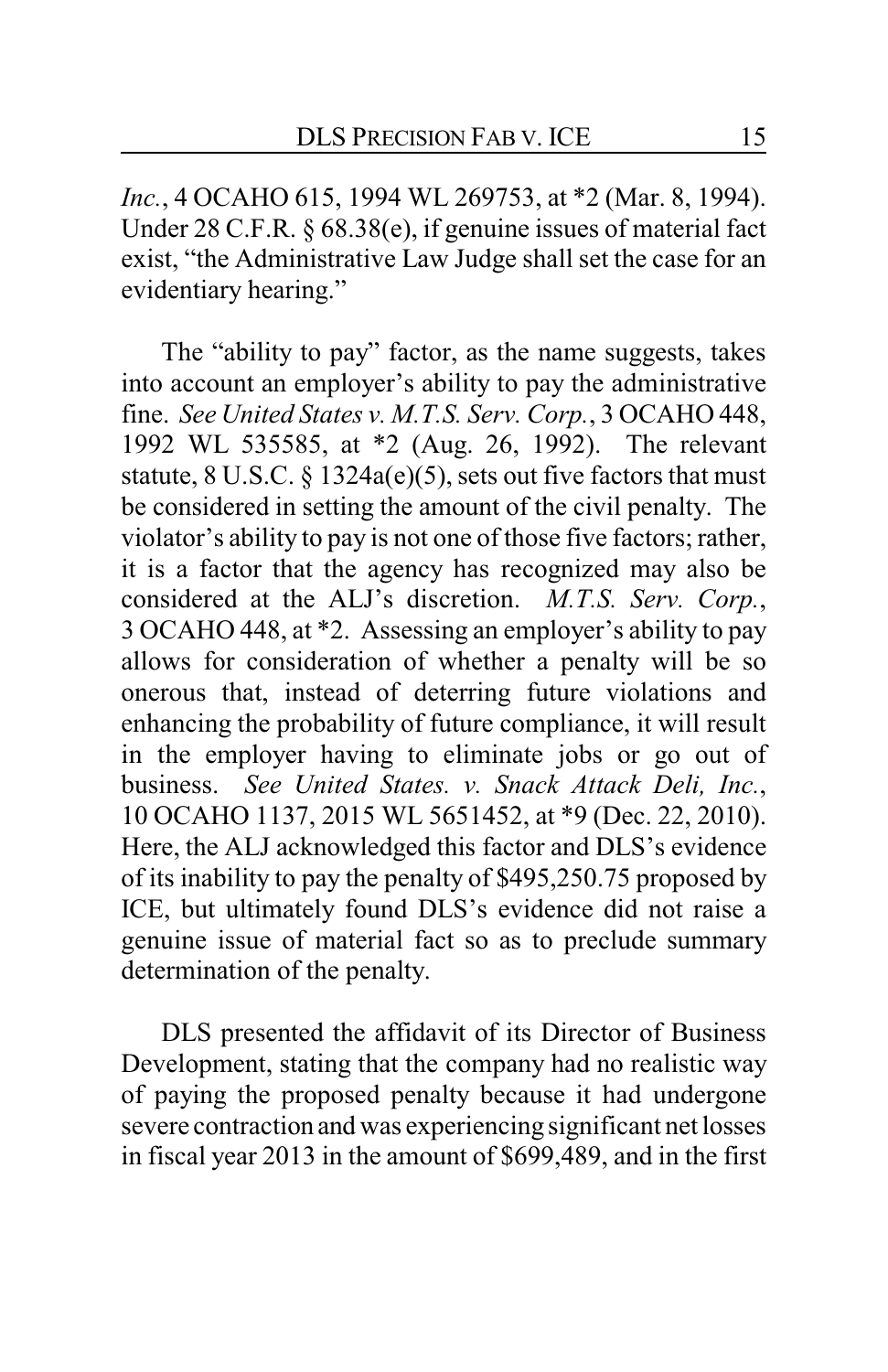quarter of fiscal year 2014 in the amount of \$469,226. The ALJ found, however, that "[t]he company's cryptic submissions about its ability to pay raise more questions than they answer." The ALJ assessed a total penalty of \$305,050.

Ability to pay is not, under the statute, one of the factors that must be considered in setting the amount of the penalty. Because it was within the ALJ's power to decline to consider this factor at all, DLS's ability to pay was not a *material* issue of fact that would preclude summary determination of the penalty amount. *Cf. United States v. Romans Racing Stables, Inc.*, 11 OCAHO 1232, 2014 WL 5513824, at \*3 (Oct. 23, 2014) (OCAHO finding that ALJ committed no error by granting summary decision on the penalty fee, despite ALJ's statement that "[i]t [was] difficult to form a clear picture of the company's real current financial status from these documents"). The dissent suggests that because ability to pay could, in some circumstances, affect the outcome of the case, it is necessarily material. What this reasoning fails to acknowledge, however, is that in order for ability to pay to change the outcome, the ALJ must first choose to give the factor some weight in the analysis. She may, *but is not required*, to do so. Here, the ALJ allowed evidence to be introduced regarding DLS's ability to pay, and gave that evidence some apparently nominal consideration, while acknowledging that the DLS's financial circumstances remained less than clear. By moving forward with summary determination of the penalty amount despite ambiguity regarding DLS's ability to pay, the ALJ *effectively* chose to give that factor no weight. We decline to adopt the dissent's apparent view that, once an ALJ acknowledges the existence of a discretionary factor, that factor assumes the status of the statutorily enumerated factors. Given that it was within her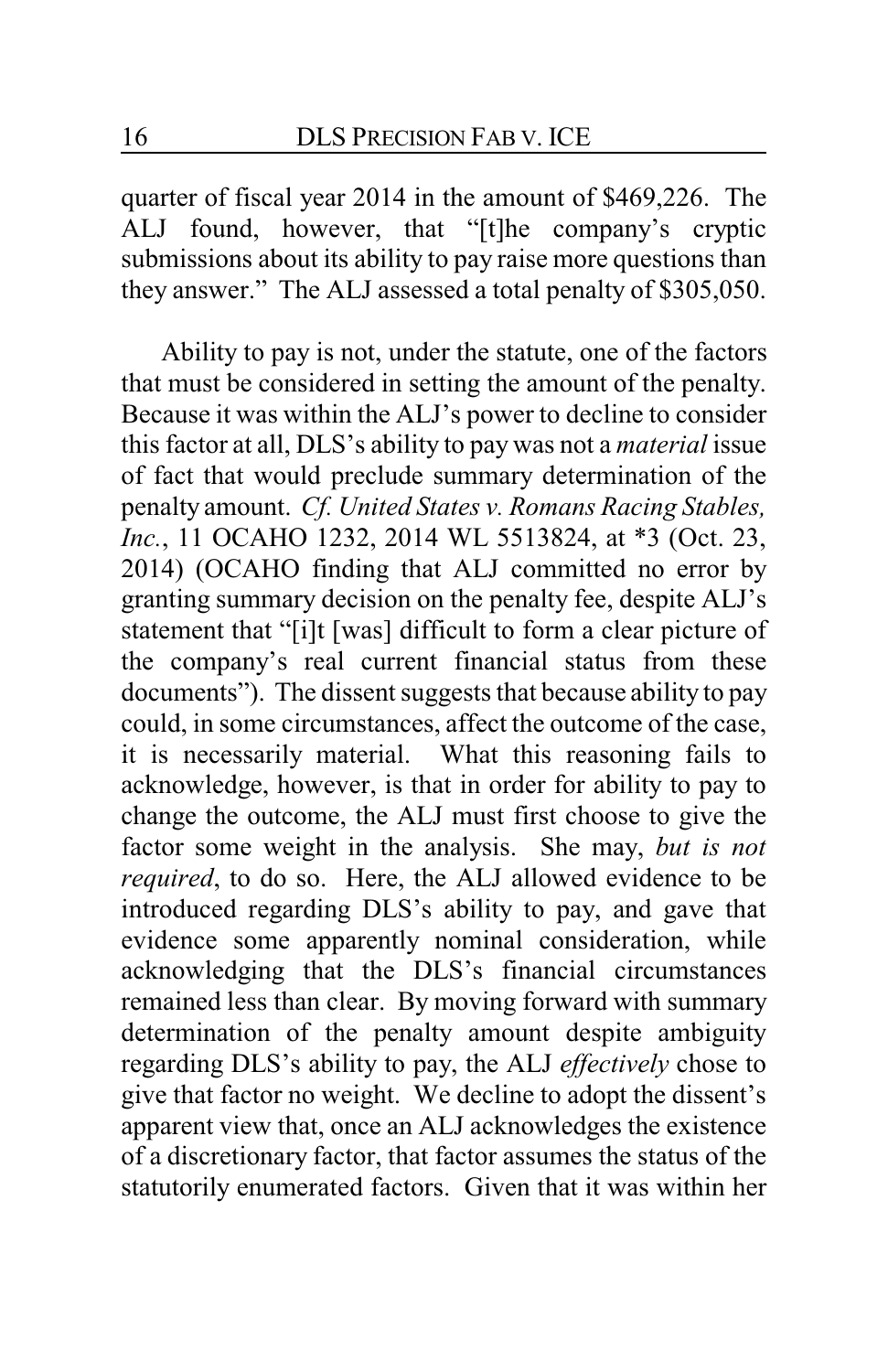discretion to disregard the factor all together, this does not warrant reversal.**<sup>2</sup>**

DLS also challenges the ALJ's consideration of the statutory factors in assessing the penalties for the paperwork violations. Under 8 U.S.C. § 1324a(e)(5), an ALJ must consider the following factors when deciding civil money penalties: (1) the size of the employer's business; (2) the employer's good faith; (3) the seriousness of the violations: (4) whether the employee is an unauthorized alien; and (5) the employer's history of previous violations.**<sup>3</sup>** *Id.*

DLS's ostensible argument is that the ALJ erred by granting summary decision despite fact issues with respect to its good faith, size, and the seriousness of its violations. Remand for further evidence is unnecessary on this ground because the ALJ actually credited DLS's version of the facts

**<sup>2</sup>** The dissent cites to an instance in which an ALJ declined to enter summary decision because questions remained regarding a party's ability to pay. *See United States v. Dominguez*, 1997 WL 751154, at \*21 (O.C.A.H.O. Oct. 17, 1997), *modified on other grounds by United States v. Dominguez*, 7 OCAHO 972, 1997 WL 1051466 (Oct. 17, 1997). The cited matter is entirely consistent with our decision today: Had the ALJ here determined that ability to pay was a material factor, she could have denied the motion for summary determination. That ALJs in other matters have exercised their discretion to find that ability to pay precludes summary determination does not establish that the ALJ in this matter abused her discretion by implicitly declining to afford any weight to ability to pay.

**<sup>3</sup>** These factors only apply to the assessment of a penalty for a paperwork violation. 8 U.S.C. § 1324a(e)(5). Penalties for continuing employment violations are assessed in accordance with 8 C.F.R. § 274a.10(b)(1)(ii)(A), which provides monetary ranges, but does not mandate the consideration of any specific factors.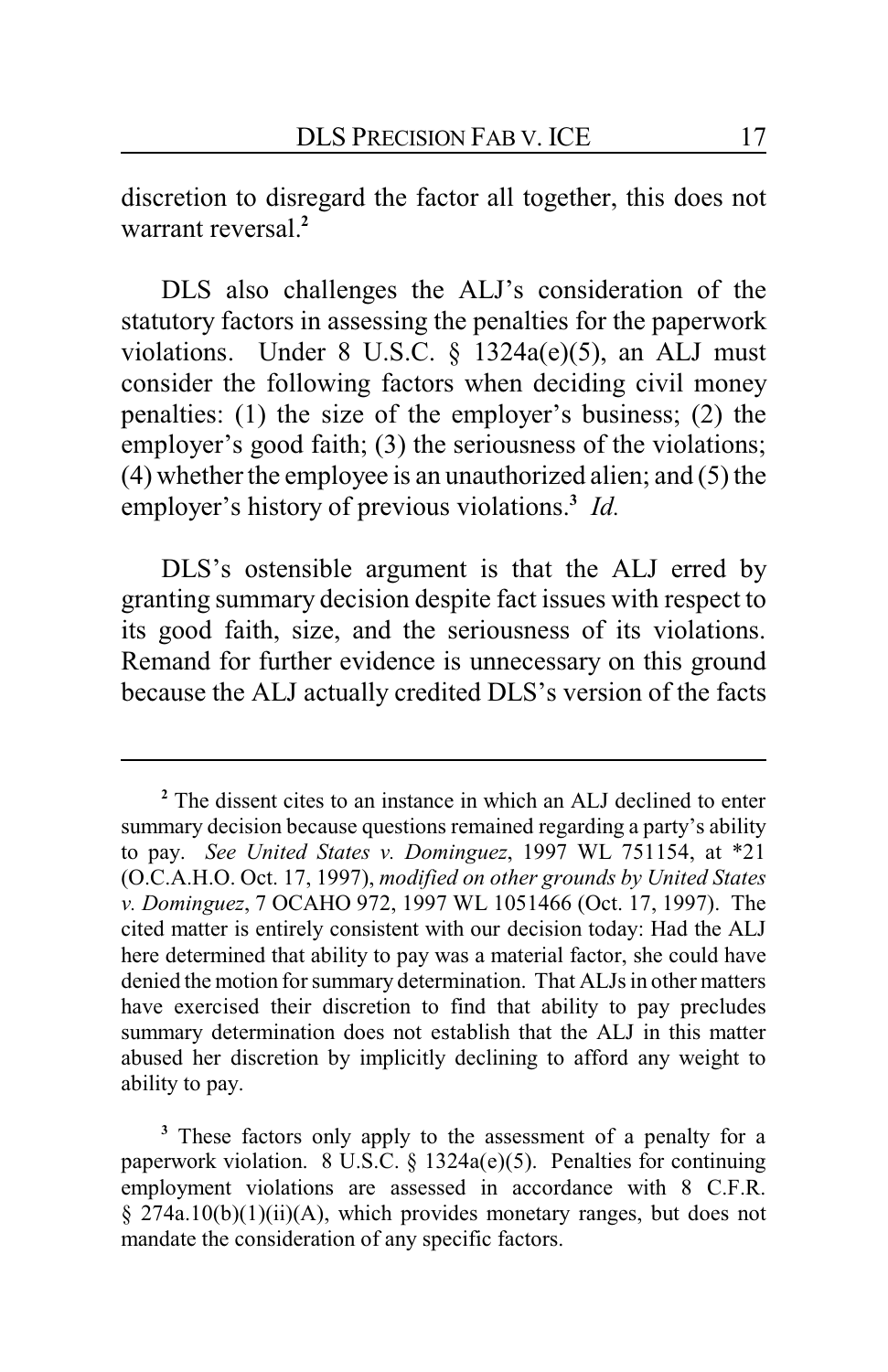as to its good faith and size, and accordingly reduced the penalty. **<sup>4</sup>** The real problem, as far as DLS was concerned, was that the ALJ did not mitigate the penalty enough based on these findings, so DLS would like to introduce more evidence of its good faith and size to convince the ALJ to reduce the penalty even more. Even DLS's challenge to the seriousness of the violation is not based on any factual dispute as to the kinds of violations, which are clearly established in the record, but rather DLS's disagreement with the ALJ as to their seriousness. These disputes as to the legal significance of the facts do not merit reversal for the ALJ to reconsider the penalty amount based on new evidence. DLS does not appeal the other factors.

Nor is reversal warranted because the ALJ abused her discretion in calculating the penalty amount. The ALJ's downward adjustment was an allowable judgment that fell within the monetary range prescribed in 8 U.S.C. § 1324a(e)(5) ("the order under this subsection shall require the person or entity to pay a civil penalty in an amount of not less than \$100 and not more than \$1,000 for each individual with respect to whom such violation occurred"), and was reasonably based on the evidence presented by DLS. *See Bosma v. U.S. Dep't of Agric.*, 754 F.2d 804, 810 (9th Cir. 1984) (noting that administrative penalty will not be

**<sup>4</sup>** The ALJ's finding of a lack of bad faith in the penalty phase is not inconsistent with her rejection of DLS's good faith defenses in the liability phase. As discussed above, good faith defenses were unavailable to DLS at the liability phased based on the types of violations ICE alleged and proved, whereas the government had the burden of proving DLS's lack of good faith at the penalty phase, but failed to do so. *See United States v. Ideal Transp. Co., Inc.*, 12 OCAHO 1290, 2016 WL 6893641 (Nov. 7, 2016).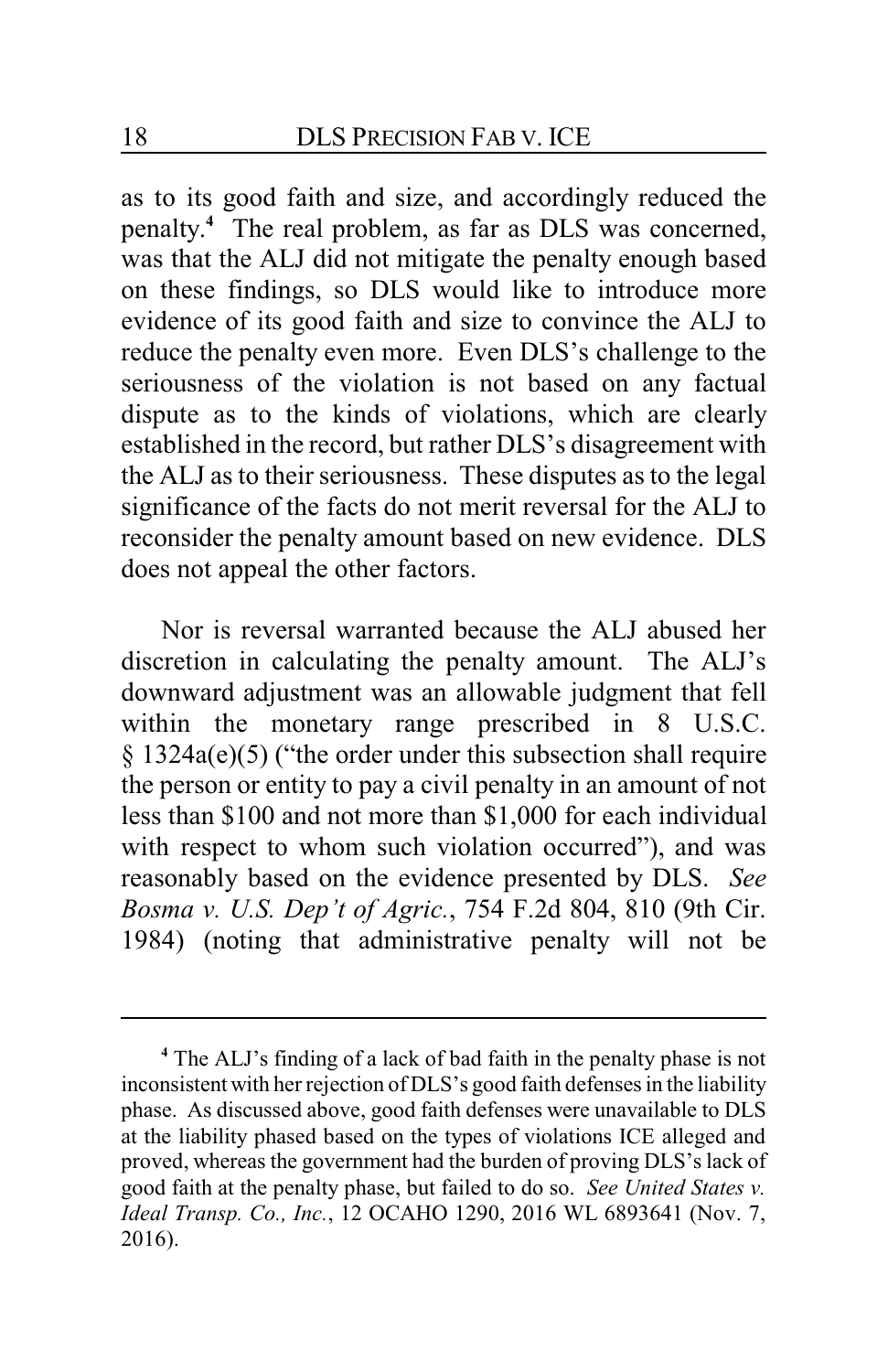overturned unless it is either "unwarranted in law or unjustified in fact").

# **IV. Conclusion**

DLS's petition is granted in part and denied in part. We grant the petition as to the decision that there was a violation in regard to the charge in Count V concerning Francisco Fernandez because that charge was untimely under the statute of limitations. We deny the petition as to the other 503 violations, as well as the ALJ's summary determination of the penalty. We remand to OCAHO for further proceedings consistent with this decision.

Each party to bear its own costs.

PETITION GRANTED IN PART, DENIED IN PART; REMANDED FOR FURTHER PROCEEDINGS.

CLIFTON, Circuit Judge, concurring in part and dissenting in part:

I agree with and join in the per curiam opinion except for Section III.B., regarding the ALJ's summary determination of the penalty imposed on DLS. On that issue, the majority concludes that the determination of the penalty amount by the ALJ through summary adjudication was proper even though there was an unresolved factual issue regarding the ability of DLS to pay a substantial penalty. I disagree and conclude that the determination of the penalty on the equivalent of summary judgment was improper.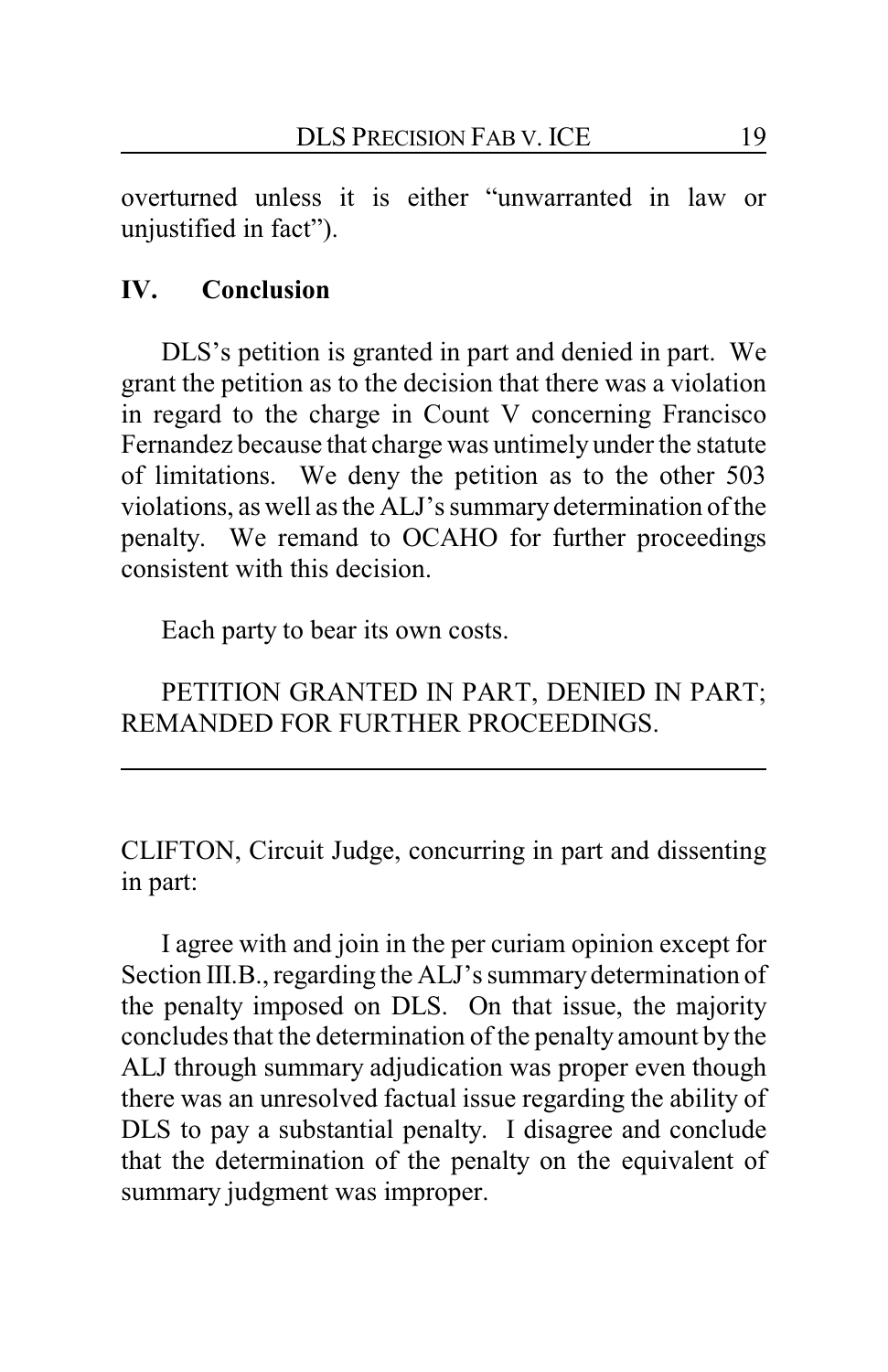My disagreement with the majority on that subject is ultimately fairly narrow but still significant. I agree with the majorityopinion that "[t]he summarydecision standard under 28 C.F.R. § 68.38(c) is essentially the same as the standard in civil litigation for a motion for summary judgment under Rule 56 of the Federal Rules of Civil Procedure." Majority at 14. *See Getahun v. O.C.A.H.O.*, 124 F.3d 591, 594 (3d Cir. 1997) ("The standards governing the entry of summary judgment under Fed. R. Civ. P. 56(c) in federal court cases are applied in determining whether summary decision under 28 C.F.R. § 68.38(c) is appropriate in OCAHO cases."). The majority and I agree that ability to pay is not a factor that the ALJ is required to consider under the statute but is a factor that may be considered.**<sup>1</sup>** *Id*. at 15. And, we agree that the ALJ did not resolve the factual issues regarding the ability of DLS to pay. Instead, the ALJ stated, as accurately reported by the majority opinion at 16, that "[t]he company's cryptic submissions about its ability to pay raise more questions than they answer."

I disagree, however, with the assertion of the majority that the ALJ decided not to consider ability to pay as a factor in determining the penalty imposed on DLS. The majority states, at 16, that the ALJ "chose to give that factor no weight," and, at 15, that she "ultimately found DLS's evidence did not raise a genuine issue of material fact." But the ALJ decision never said either of those things. To the

**<sup>1</sup>** I do not believe that a decision by an ALJ not to consider a factor that is not listed in the statute is something that is unreviewable. The failure to consider such a factor could, in certain circumstances, amount to an abuse of discretion. It is not left entirely to the ALJ's whim to decide what factors should be considered. In this instance, though, the ALJsaid that she considered the evidence submitted concerning the ability of DLS to pay.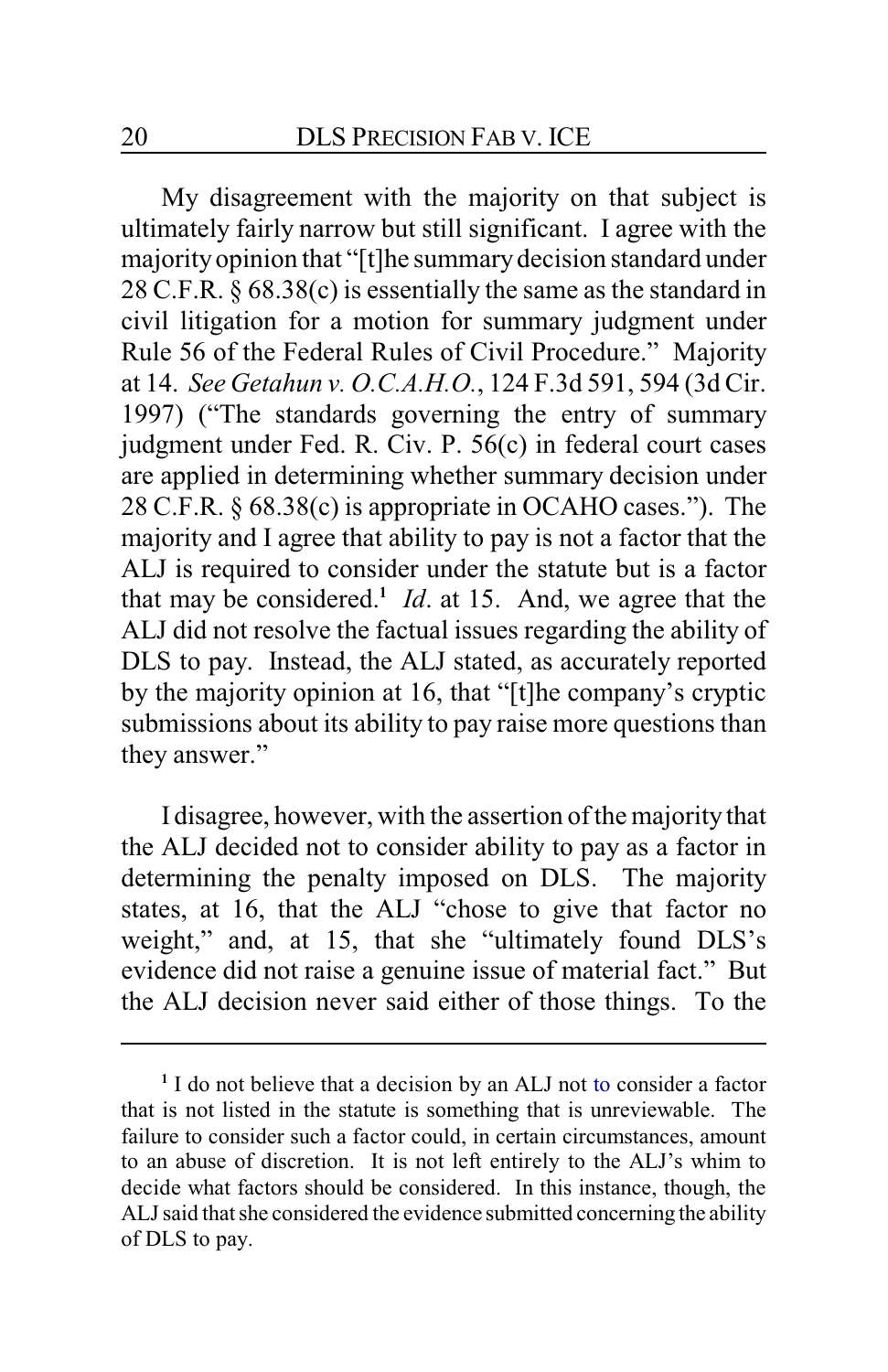contrary, the decision, in so many words, said that the evidence on ability to pay was considered and that it raised unresolved factual questions: "The company's cryptic submissions about its ability to pay raise more questions than they answer, *but these have been considered as well*." (Emphasis added.)

More broadly, the majority assumes that the ALJ could disregard the unresolved factual issue because that issue could never be "material" for purposes of precluding summary decision: "Because it was within the ALJ's power to decline to consider this factor at all, DLS's ability to pay was not a *material* issue of fact that would preclude summary determination of the penalty amount." *Id*. at 16 (emphasis in the original). The proposition that factual issues can be disregarded if they pertain to a discretionary factor is not supported by law or logic.

The majority's assertion misunderstands the concept of materiality. The test for materiality is whether the dispute of fact may affect the outcome. "As to materiality, the Supreme Court has held that '[o]nly disputes over facts that might affect the outcome of the suit under the governing law will properly preclude the entry of summary judgment.'" *Hamby v. Hammond*, 821 F.3d 1085, 1090 (9th Cir. 2016) (quoting *Anderson v. Liberty Lobby, Inc.*, 477 U.S. 242, 248 (1986)).

Once the ALJ considered the evidence regarding the ability of DLS to pay in determining the penalty amount, as she said she did, a factual finding as to the actual ability of DLS to pay was something "that might affect the outcome." If the ALJ had obtained answers to the "questions" to which she referred, she might have found that the company could not pay a penalty in the amount that she imposed, so the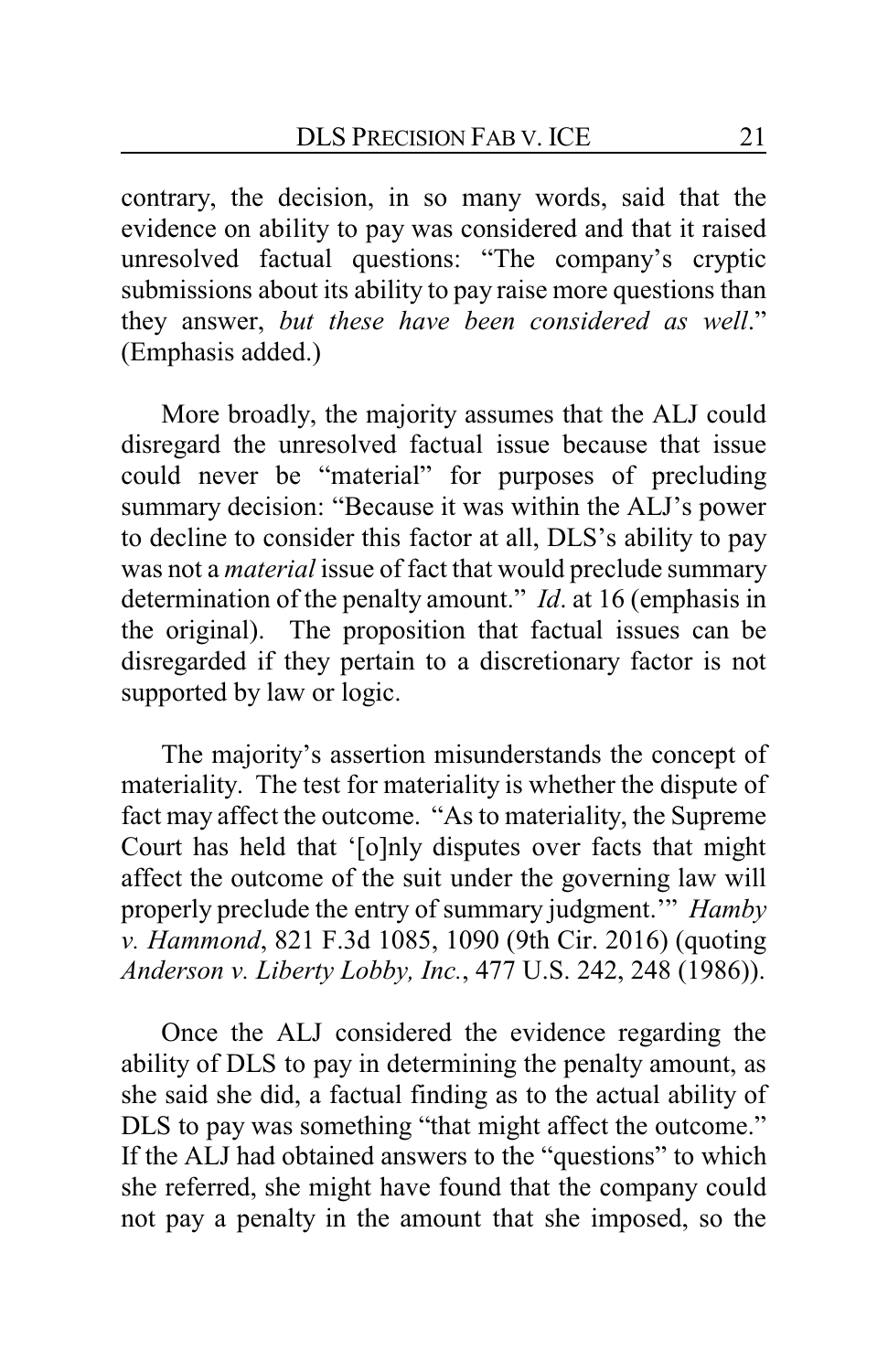amount of the penalty might have been different. That meant that the factual issue was material. The failure to resolve the dispute over the ability of DLS to pay should have precluded a summary resolution of the penalty amount.

Discretionary factors can be material for summary judgment purposes. *See, e.g.*, *Adams v. Rice*, 531 F.3d 936, 949 (D.C. Cir. 2008) (reversing grant of summary judgment regarding Americans with Disabilities Act claim because genuine issues of material fact existed as to factors court "may" consider but was not required to under 29 C.F.R. § 1630.2(j)); *RP Baking LLC v. Bakery Drivers and Salesmen Loc. 194 and Indus. Pension Fund,* Civ. No. 10-3819 ES, 2012 WL 1079649, at \*10–11 (D.N.J. Mar. 30, 2012) (denying summary judgment as to ERISA claim based on existence of genuine issues of fact with respect to two discretionary factors).

The agency involved in this case has itself recognized that disputed factual issues should not be resolved by summary decision. *See, e.g.*, *United States v. Dominguez*, 1997 WL 751154, at \*6 (O.C.A.H.O. Oct. 17, 1997), *modified on other grounds by United States v. Dominguez*, 7 OCAHO 972, 1997 WL 1051466 (Oct. 17, 1997) ("Issues such as Respondent's ability to pay the penalty . . . are relevant and are in dispute. It is inappropriate to attempt to resolve these disputed issues by summary disposition. Thus, I conclude that there are genuine issues of material fact that preclude summary disposition of the penalty issue.").

It is telling that the majority does not dispute that discretionary factors can be material for summary judgment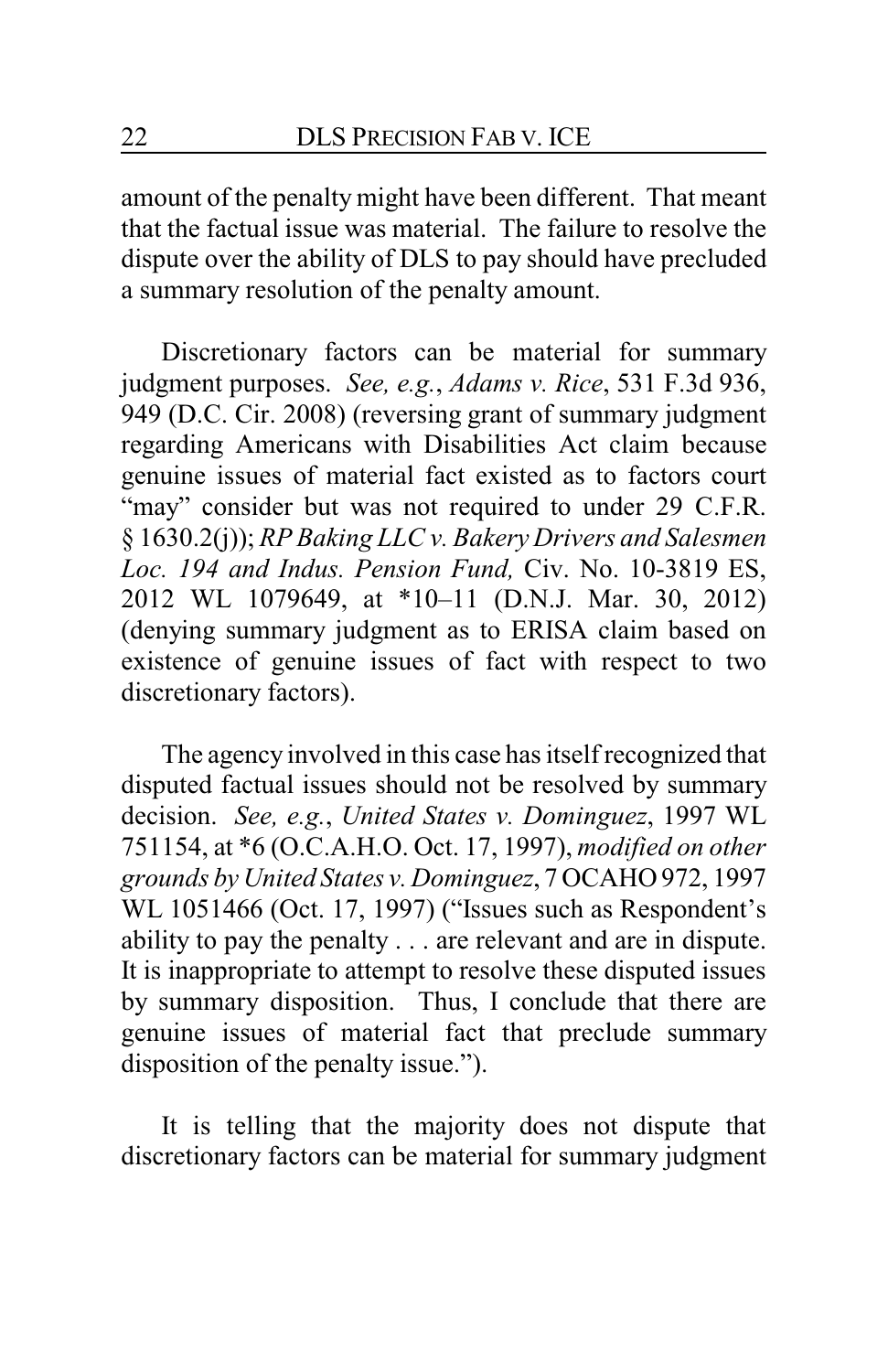purpose.**<sup>2</sup>** It acknowledges the *Dominguez* decision, at 17 n.2, and attempts to distinguish it onlywith its erroneous assertion that the ALJ decided in the case before us not to give consideration to the ability to pay factor. That is not what the ALJ said.

To the contrary, the ALJ was explicit in her decision in explaining how she treated the evidence regarding the ability of DLS to pay. She recognized that DLS had submitted evidence relevant to that factor but declined the request for a hearing because, in the words of the decision, "the suggestion that a hearing is required as to an issue that is unnecessary to the decision is not one that commands instant assent. No hearing will be convened." As for the evidence that had been submitted, the decision continued: "consideration of DLS' economic position as a matter of discretion will be limited to review of the evidence the company presented."

**<sup>2</sup>** It is similarly telling that the majority does not attempt to justify the failure to consider ability to pay in this case. The evidence submitted by DLS included an affidavit of its Director of Business Development which stated that, in fiscal year 2013, DLS suffered net losses in the amount of \$699,489, and in the first quarter of fiscal year 2014, in the amount of \$469,226. ICE offered no evidence to refute this. The ALJ did not find that statement to be incorrect or incredible. She simply said that the evidence raised more questions than answers. She did not find that DLS was capable of paying the penalty of \$305,050 that she assessed. Neither did she explain why the ability of DLS to pay a penalty was not a factor that should be considered. The majority does not offer any explanation, either. Although the majority says that it was within the ALJ's discretion to give this factor "zero weight" despite this evidence, we have observed that "[a]n abuse of discretion is . . . discretion exercised to an end not justified by the evidence." *Rabkin v. Oregon Health Sciences Univ.*, 350 F.3d 967, 977 (9th Cir. 2003).